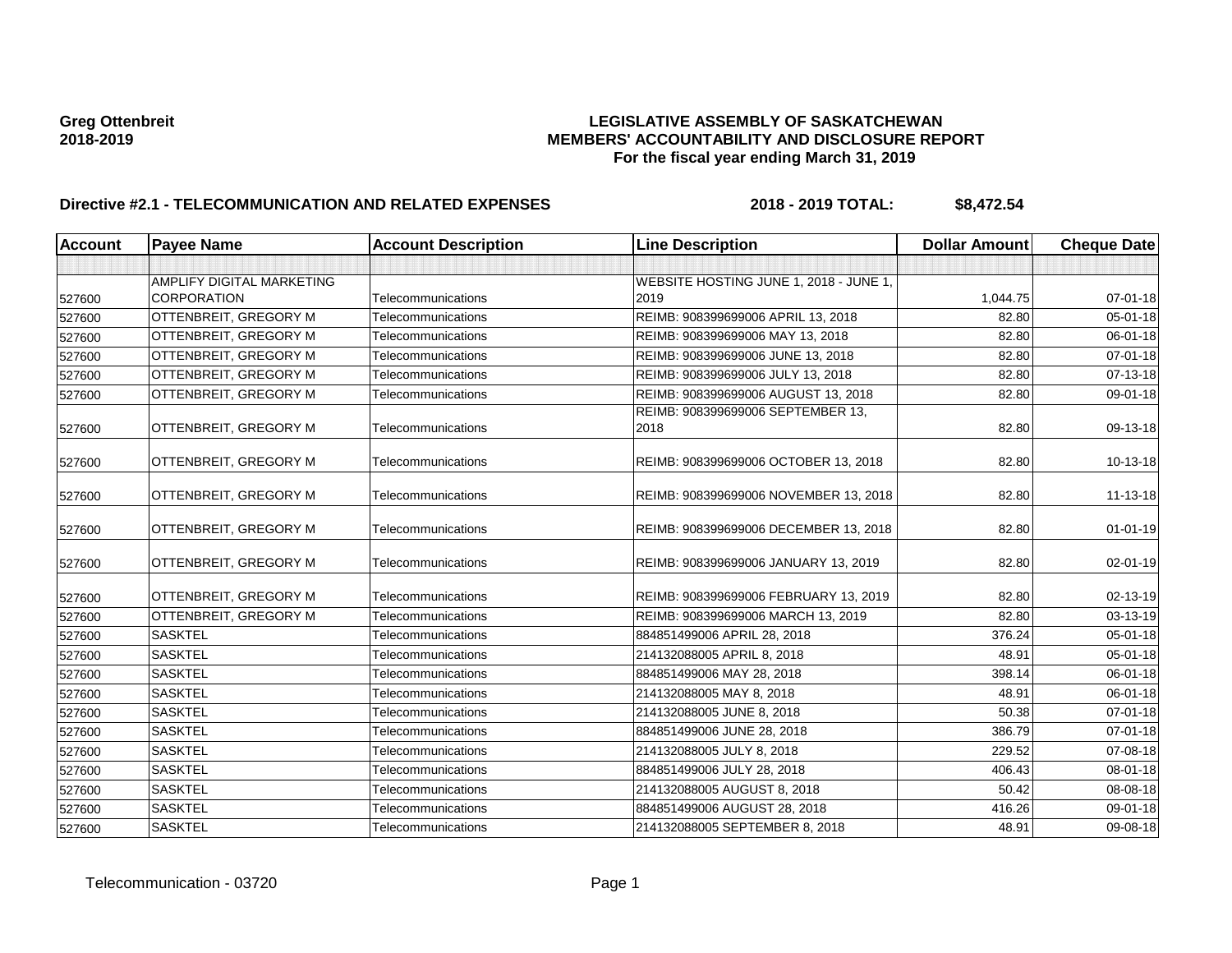| <b>Account Description</b> | <b>Line Description</b>         | <b>Dollar Amount</b> | <b>Cheque Date</b> |
|----------------------------|---------------------------------|----------------------|--------------------|
|                            |                                 |                      |                    |
| Telecommunications         | 884851499006 SEPTEMBER 28, 2018 | 411.40               | $10 - 01 - 18$     |
| Telecommunications         | 214132088005 OCTOBER 8, 2018    | 48.91                | 10-08-18           |
| Telecommunications         | 884851499006 OCTOBER 28, 2018   | 412.22               | $11 - 01 - 18$     |
| Telecommunications         | 214132088005 NOVEMBER 8, 2018   | 48.91                | 11-08-18           |
| Telecommunications         | 214132088005 DECEMBER 8, 2018   | 48.91                | $01 - 01 - 19$     |
| Telecommunications         | 884851499006 NOVEMBER 28, 2018  | 412.38               | $01 - 01 - 19$     |
| Telecommunications         | 884851499006 DECEMBER 28, 2018  | 404.98               | $01 - 01 - 19$     |
| Telecommunications         | 214132088005 FEBRIARU 8, 2019   | 48.91                | 02-08-19           |
| Telecommunications         | 8848514-6 JAN/19                | 421.24               | 03-01-19           |
| Telecommunications         | 214132088005 JANUARY 8, 2019    | 48.91                | 03-01-19           |
| Telecommunications         | 884851499006 FEBRUARY 28, 2019  | 440.78               | 03-01-19           |
| Telecommunications         | 214132088005 MARCH 8, 2019      | 50.38                | 03-08-19           |
| Placement - Tender Ads     | 884851499006 APRIL 28, 2018     | 106.85               | 05-01-18           |
| Placement - Tender Ads     | 884851499006 MAY 28, 2018       | 106.85               | 06-01-18           |
| Placement - Tender Ads     | 884851499006 JUNE 28, 2018      | 106.85               | 07-01-18           |
| Placement - Tender Ads     | 884851499006 JULY 28, 2018      | 106.85               | 08-01-18           |
| Placement - Tender Ads     | 884851499006 AUGUST 28, 2018    | 106.85               | 09-01-18           |
| Placement - Tender Ads     | 884851499006 SEPTEMBER 28, 2018 | 106.85               | $10 - 01 - 18$     |
| Placement - Tender Ads     | 884851499006 OCTOBER 28, 2018   | 106.85               | $11 - 01 - 18$     |
| Placement - Tender Ads     | 884851499006 DECEMBER 28, 2018  | 106.85               | $01 - 01 - 19$     |
| Placement - Tender Ads     | 884851499006 NOVEMBER 28, 2018  | 106.85               | $01 - 01 - 19$     |
| Placement - Tender Ads     | 884851499006 FEBRUARY 28, 2019  | 106.85               | 03-01-19           |
| Placement - Tender Ads     | 884851499006 JANUARY, 2019      | 106.85               | 03-01-19           |
|                            |                                 |                      |                    |
|                            |                                 |                      |                    |
|                            |                                 |                      |                    |
|                            |                                 |                      |                    |
|                            |                                 |                      |                    |
|                            |                                 |                      |                    |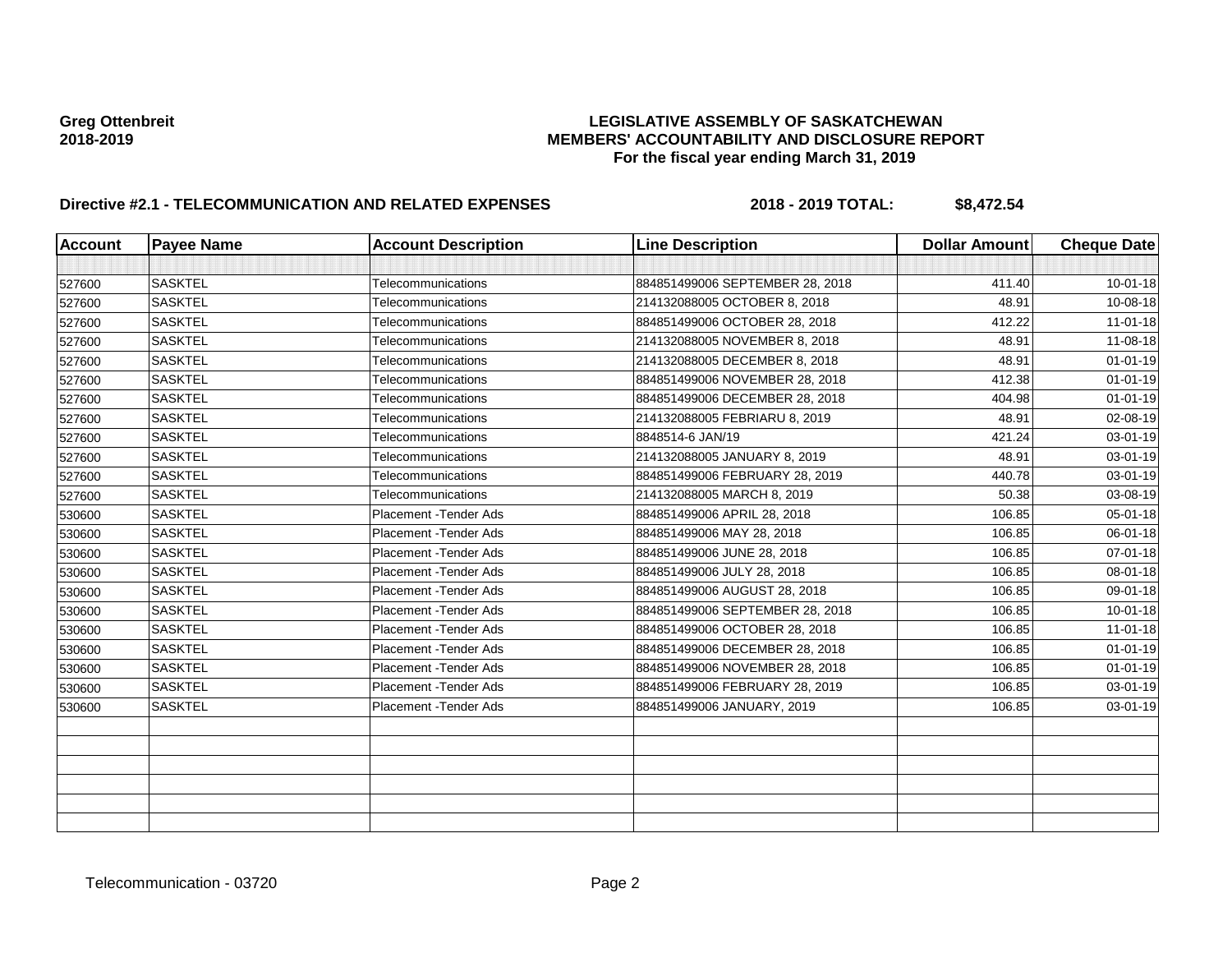| <b>Account</b> | Payee Name | <b>Account Description</b> | <b>Line Description</b> | <b>Dollar Amount</b> | <b>Cheque Date</b> |
|----------------|------------|----------------------------|-------------------------|----------------------|--------------------|
|                |            |                            |                         |                      |                    |
|                |            |                            |                         |                      |                    |
|                |            |                            |                         |                      |                    |
|                |            |                            |                         |                      |                    |
|                |            |                            |                         |                      |                    |
|                |            |                            |                         |                      |                    |
|                |            |                            |                         |                      |                    |
|                |            |                            |                         |                      |                    |
|                |            |                            |                         |                      |                    |
|                |            |                            |                         |                      |                    |
|                |            |                            |                         |                      |                    |
|                |            |                            |                         |                      |                    |
|                |            |                            |                         |                      |                    |
|                |            |                            |                         |                      |                    |
|                |            |                            |                         |                      |                    |
|                |            |                            |                         |                      |                    |
|                |            |                            |                         |                      |                    |
|                |            |                            |                         |                      |                    |
|                |            |                            |                         |                      |                    |
|                |            |                            |                         |                      |                    |
|                |            |                            |                         |                      |                    |
|                |            |                            |                         |                      |                    |
|                |            |                            |                         |                      |                    |
|                |            |                            |                         |                      |                    |
|                |            |                            |                         |                      |                    |
|                |            |                            |                         |                      |                    |
|                |            |                            |                         |                      |                    |
|                |            |                            |                         |                      |                    |
|                |            |                            |                         |                      |                    |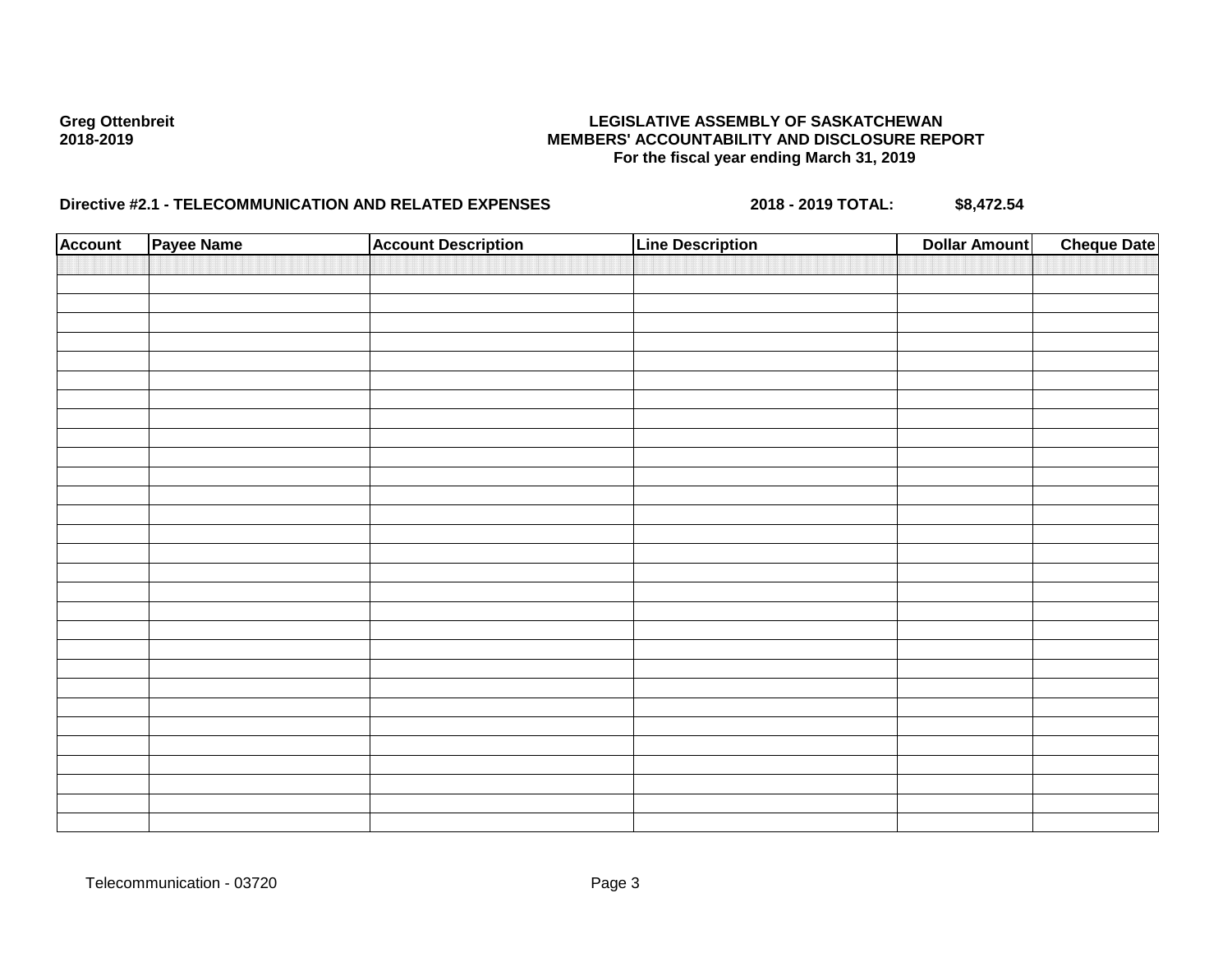| <b>Account</b> | Payee Name | <b>Account Description</b> | <b>Line Description</b> | <b>Dollar Amount</b> | <b>Cheque Date</b> |
|----------------|------------|----------------------------|-------------------------|----------------------|--------------------|
|                |            |                            |                         |                      |                    |
|                |            |                            |                         |                      |                    |
|                |            |                            |                         |                      |                    |
|                |            |                            |                         |                      |                    |
|                |            |                            |                         |                      |                    |
|                |            |                            |                         |                      |                    |
|                |            |                            |                         |                      |                    |
|                |            |                            |                         |                      |                    |
|                |            |                            |                         |                      |                    |
|                |            |                            |                         |                      |                    |
|                |            |                            |                         |                      |                    |
|                |            |                            |                         |                      |                    |
|                |            |                            |                         |                      |                    |
|                |            |                            |                         |                      |                    |
|                |            |                            |                         |                      |                    |
|                |            |                            |                         |                      |                    |
|                |            |                            |                         |                      |                    |
|                |            |                            |                         |                      |                    |
|                |            |                            |                         |                      |                    |
|                |            |                            |                         |                      |                    |
|                |            |                            |                         |                      |                    |
|                |            |                            |                         |                      |                    |
|                |            |                            |                         |                      |                    |
|                |            |                            |                         |                      |                    |
|                |            |                            |                         |                      |                    |
|                |            |                            |                         |                      |                    |
|                |            |                            |                         |                      |                    |
|                |            |                            |                         |                      |                    |
|                |            |                            |                         |                      |                    |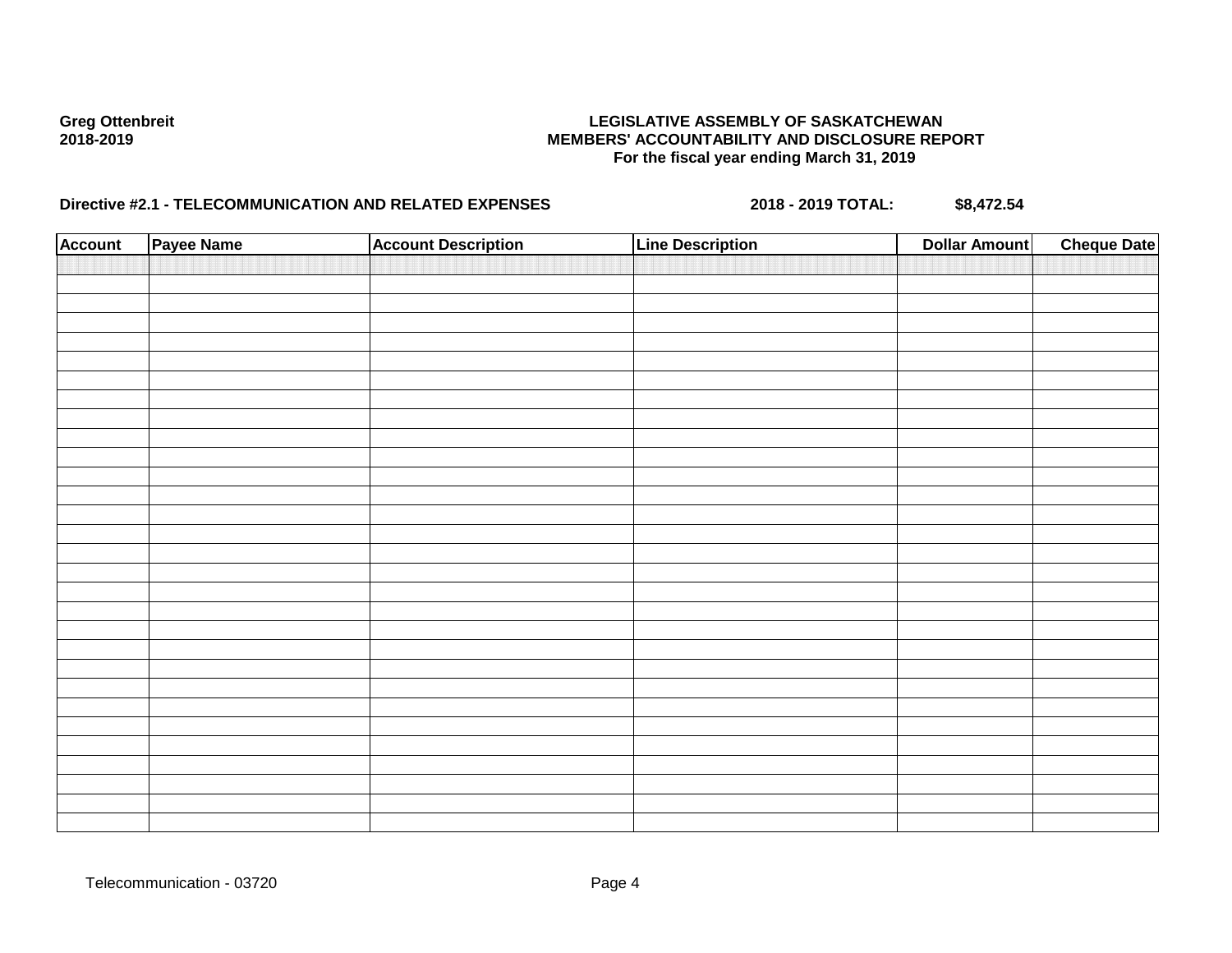| <b>Payee Name</b> | <b>Account Description</b> | <b>Line Description</b> | Dollar Amount | <b>Cheque Date</b> |
|-------------------|----------------------------|-------------------------|---------------|--------------------|
|                   |                            |                         |               |                    |
|                   |                            |                         |               |                    |
|                   |                            |                         |               |                    |
|                   |                            |                         |               |                    |
|                   |                            |                         |               |                    |
|                   |                            |                         |               |                    |
|                   |                            |                         |               |                    |
|                   |                            |                         |               |                    |
|                   |                            |                         |               |                    |
|                   |                            |                         |               |                    |
|                   |                            |                         |               |                    |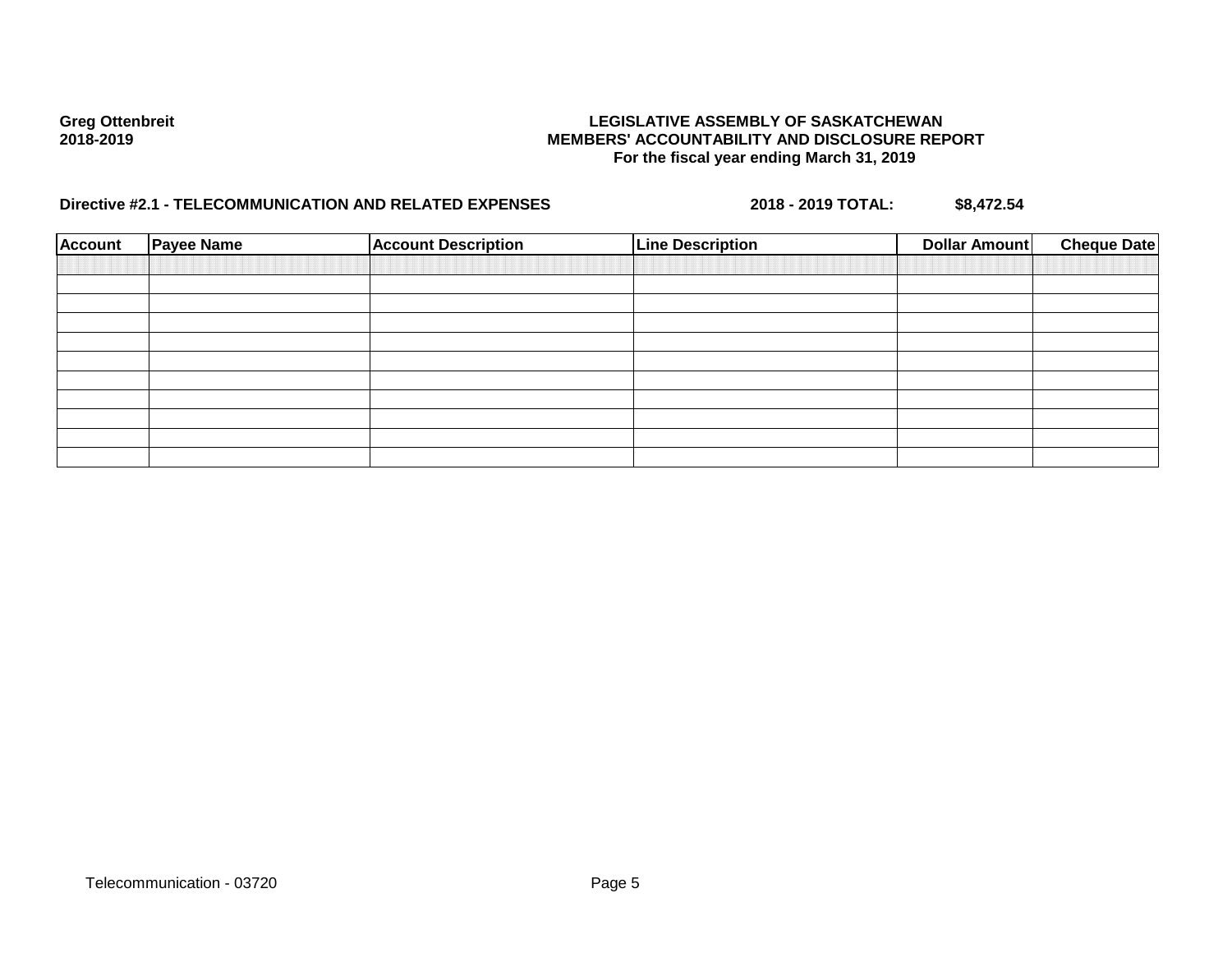## **LEGISLATIVE ASSEMBLY OF SASKATCHEWAN MEMBERS' ACCOUNTABILITY AND DISCLOSURE REPORT For the fiscal year ending March 31, 2019**

| Account | <b>Payee Name</b>            | <b>Account Description</b>  | <b>Line Description</b>                            | <b>Dollar Amount</b> | <b>Cheque Date</b> |
|---------|------------------------------|-----------------------------|----------------------------------------------------|----------------------|--------------------|
|         |                              |                             |                                                    |                      |                    |
| 541900  | OTTENBREIT, GREGORY M        | Elected Rep - Travel        | APRIL 2018 MLA REGINA<br><b>ACCOMMODATIONS</b>     | 1,500.00             | 04-18-18           |
| 541900  | OTTENBREIT, GREGORY M        | Elected Rep - Travel        | <b>MLA TRAVEL APRIL 1 - 17, 2018</b>               | 1.262.86             | $04 - 19 - 18$     |
| 541900  | OTTENBREIT, GREGORY M        | Elected Rep - Travel        | MLA TRAVEL APRIL 18 - 30, 2018                     | 1.252.50             | 05-04-18           |
| 541900  | <b>OTTENBREIT, GREGORY M</b> | <b>Elected Rep - Travel</b> | MLA TRAVEL MAY 16 - 18, 2018                       | 196.33               | $05 - 23 - 18$     |
| 541900  | OTTENBREIT, GREGORY M        | Elected Rep - Travel        | MLA TRAVEL MAY 1 - 15, 2018                        | 1,577.18             | 05-23-18           |
| 541900  | <b>OTTENBREIT, GREGORY M</b> | <b>Elected Rep - Travel</b> | MLA TRAVEL MAY 19 - 31, 2018                       | 1.187.43             | 06-04-18           |
| 541900  | OTTENBREIT, GREGORY M        | <b>Elected Rep - Travel</b> | MLA TRAVEL JUNE 16 - JULY 8, 2018                  | 481.85               | $07 - 17 - 18$     |
| 541900  | OTTENBREIT, GREGORY M        | Elected Rep - Travel        | MLA TRAVEL JUNE 1 - 15, 2018                       | 232.30               | $07 - 17 - 18$     |
| 541900  | OTTENBREIT, GREGORY M        | <b>Elected Rep - Travel</b> | MLA TRAVEL JULY 18 - 24, 2018                      | 99.00                | 08-01-18           |
| 541900  | OTTENBREIT, GREGORY M        | <b>Elected Rep - Travel</b> | MLA TRAVEL AUGUST 2 - 13, 2018                     | 1,430.62             | $08 - 17 - 18$     |
| 541900  | OTTENBREIT, GREGORY M        | Elected Rep - Travel        | MLA TRAVEL AUGUST 17 - 31, 2018                    | 224.25               | 09-18-18           |
| 541900  | OTTENBREIT, GREGORY M        | Elected Rep - Travel        | MAY 2018 MLA REGINA<br><b>ACCOMMODATIONS</b>       | 1,550.00             | 10-09-18           |
| 541900  | OTTENBREIT, GREGORY M        | <b>Elected Rep - Travel</b> | JUNE 2018 MLA REGINA<br><b>ACCOMMODATIONS</b>      | 1,500.00             | 10-09-18           |
| 541900  | OTTENBREIT, GREGORY M        | Elected Rep - Travel        | JULY 2018 MLA REGINA<br><b>ACCOMMODATIONS</b>      | 1,550.00             | 10-09-18           |
| 541900  | OTTENBREIT, GREGORY M        | Elected Rep - Travel        | AUGUST 2018 MLA REGINA<br><b>ACCOMMMODATIONS</b>   | 1,550.00             | 10-09-18           |
| 541900  | OTTENBREIT, GREGORY M        | Elected Rep - Travel        | SEPTEMBER 2018 MLA REGINA<br><b>ACCOMMODATIONS</b> | 1,500.00             | 10-09-18           |
| 541900  | OTTENBREIT, GREGORY M        | <b>Elected Rep - Travel</b> | MLA TRAVEL SEPTEMBER 5 - 27, 2018                  | 164.48               | $10 - 11 - 18$     |
| 541900  | OTTENBREIT, GREGORY M        | <b>Elected Rep - Travel</b> | OCTOBER 2018 MLA REGINA<br><b>ACCOMMODATIONS</b>   | 1,550.00             | $10 - 18 - 18$     |
| 541900  | OTTENBREIT, GREGORY M        | Elected Rep - Travel        | MLA TRAVEL OCTOBER 2 - 17, 2018                    | 282.95               | 10-25-18           |
| 541900  | OTTENBREIT, GREGORY M.       | Elected Rep - Travel        | MLA REGINA ACCOMMODATIONS NOV<br>2018              | 1,500.00             | $11 - 01 - 18$     |
| 541900  | <b>OTTENBREIT, GREGORY M</b> | <b>Elected Rep - Travel</b> | MLA TRAVEL OCTOBER 20 - 31, 2018                   | 983.15               | $11 - 15 - 18$     |
| 541900  | OTTENBREIT, GREGORY M        | <b>Elected Rep - Travel</b> | MLA TRAVEL NOVEMBER 1 - 15, 2018                   | 943.40               | $11 - 15 - 18$     |
| 541900  | OTTENBREIT, GREGORY M        | <b>Elected Rep - Travel</b> | MLA TRAVEL NOVEMBER 17 - 29, 2018                  | 1,213.75             | $01 - 08 - 19$     |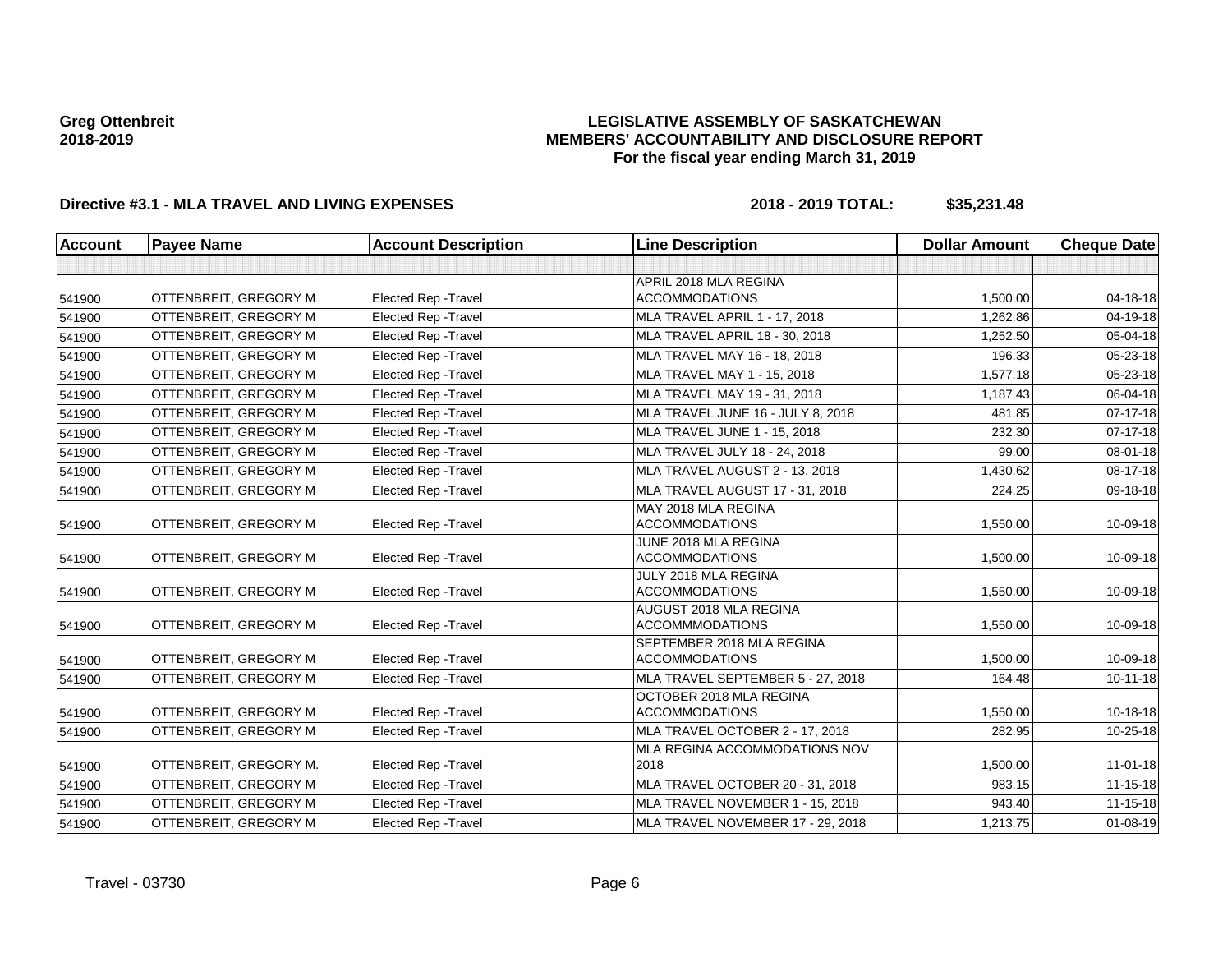## **LEGISLATIVE ASSEMBLY OF SASKATCHEWAN MEMBERS' ACCOUNTABILITY AND DISCLOSURE REPORT For the fiscal year ending March 31, 2019**

| <b>Account</b> | <b>Payee Name</b>            | <b>Account Description</b> | <b>Line Description</b>                           | <b>Dollar Amount</b> | <b>Cheque Date</b> |
|----------------|------------------------------|----------------------------|---------------------------------------------------|----------------------|--------------------|
|                |                              |                            |                                                   |                      |                    |
| 541900         | <b>OTTENBREIT, GREGORY M</b> | Elected Rep - Travel       | MLA TRAVEL DECEMBER 1 - 15, 2018                  | 740.90               | $01 - 08 - 19$     |
|                |                              |                            | DECEMBER 2018 MLA REGINA                          |                      |                    |
| 541900         | <b>OTTENBREIT, GREGORY M</b> | Elected Rep - Travel       | <b>ACCOMMODATIONS</b>                             | 1,550.00             | $01 - 15 - 19$     |
| 541900         | OTTENBREIT, GREGORY M        | Elected Rep - Travel       | MLA TRAVEL DECEMBER 15 - JANUARY 5,<br>2019       | 113.25               | 01-23-19           |
|                |                              |                            | JANUARY 2019 REGINA                               |                      |                    |
| 541900         | <b>OTTENBREIT, GREGORY M</b> | Elected Rep - Travel       | <b>ACCOMMODATIONS</b>                             | 549.69               | $02 - 11 - 19$     |
| 541900         | OTTENBREIT, GREGORY M        | Elected Rep - Travel       | MLA TRAVEL JANUARY 9 - 30, 2019                   | 228.35               | 02-12-19           |
| 541900         | OTTENBREIT, GREGORY M        | Elected Rep - Travel       | MLA TRAVEL FEBRUARY 1 - 28, 2019                  | 870.25               | 03-01-19           |
| 541900         | OTTENBREIT, GREGORY M        | Elected Rep - Travel       | FEBRUARY 2019 MLA REGINA<br><b>ACCOMMODATIONS</b> | 549.69               | 03-15-19           |
| 541900         | OTTENBREIT, GREGORY M        | Elected Rep - Travel       | MLA TRAVEL MARCH 1 - 17, 2019                     | 1,560.25             | 03-19-19           |
| 541900         | <b>OTTENBREIT, GREGORY M</b> | Elected Rep - Travel       | MLA TRAVEL MARCH 18 - 31, 2019                    | 5,337.05             | 03-29-19           |
|                |                              |                            |                                                   |                      |                    |
|                |                              |                            |                                                   |                      |                    |
|                |                              |                            |                                                   |                      |                    |
|                |                              |                            |                                                   |                      |                    |
|                |                              |                            |                                                   |                      |                    |
|                |                              |                            |                                                   |                      |                    |
|                |                              |                            |                                                   |                      |                    |
|                |                              |                            |                                                   |                      |                    |
|                |                              |                            |                                                   |                      |                    |
|                |                              |                            |                                                   |                      |                    |
|                |                              |                            |                                                   |                      |                    |
|                |                              |                            |                                                   |                      |                    |
|                |                              |                            |                                                   |                      |                    |
|                |                              |                            |                                                   |                      |                    |
|                |                              |                            |                                                   |                      |                    |
|                |                              |                            |                                                   |                      |                    |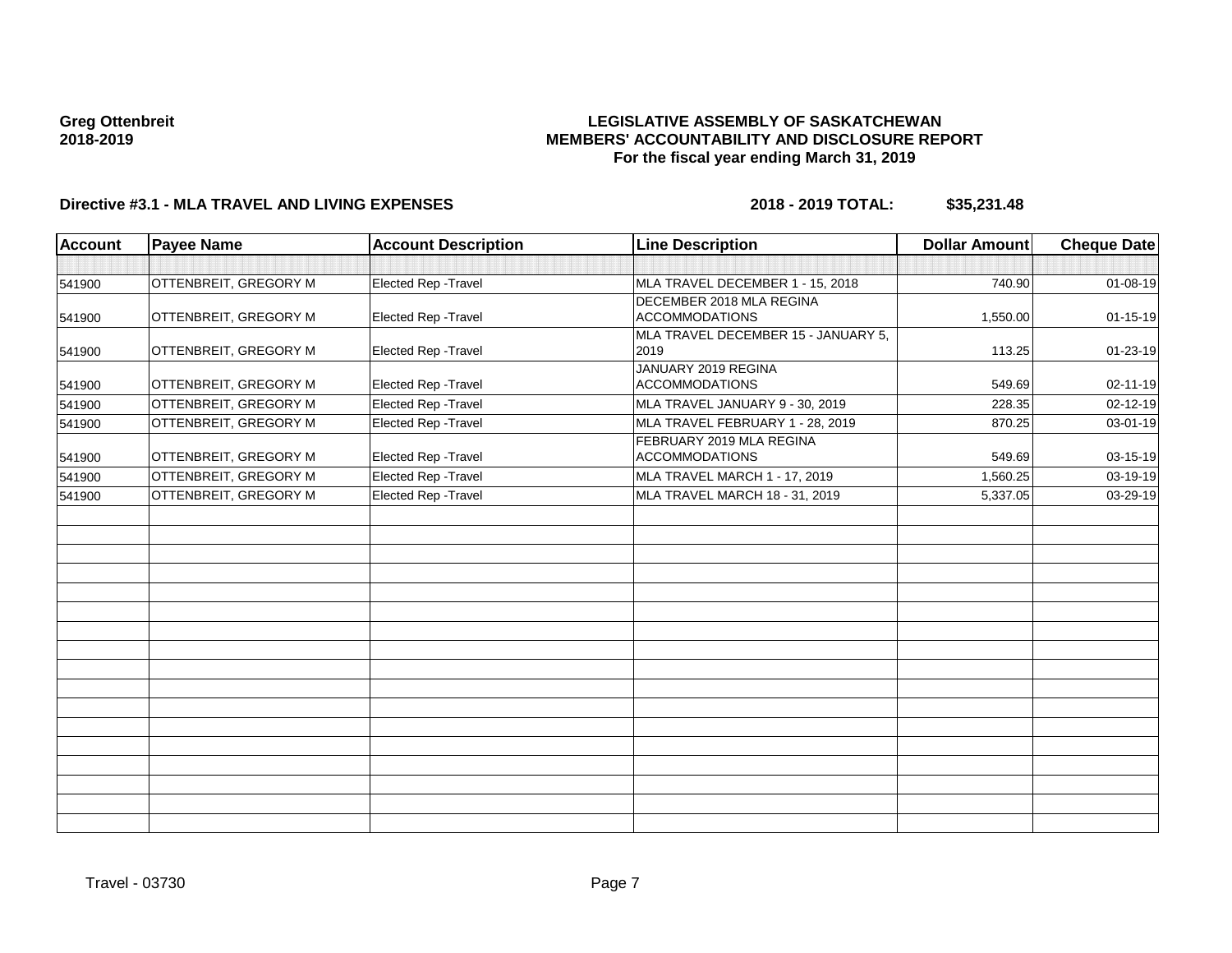## **LEGISLATIVE ASSEMBLY OF SASKATCHEWAN MEMBERS' ACCOUNTABILITY AND DISCLOSURE REPORT For the fiscal year ending March 31, 2019**

| <b>Account</b> | Payee Name | <b>Account Description</b> | <b>Line Description</b> | <b>Dollar Amount</b> | <b>Cheque Date</b> |
|----------------|------------|----------------------------|-------------------------|----------------------|--------------------|
|                |            |                            |                         |                      |                    |
|                |            |                            |                         |                      |                    |
|                |            |                            |                         |                      |                    |
|                |            |                            |                         |                      |                    |
|                |            |                            |                         |                      |                    |
|                |            |                            |                         |                      |                    |
|                |            |                            |                         |                      |                    |
|                |            |                            |                         |                      |                    |
|                |            |                            |                         |                      |                    |
|                |            |                            |                         |                      |                    |
|                |            |                            |                         |                      |                    |
|                |            |                            |                         |                      |                    |
|                |            |                            |                         |                      |                    |
|                |            |                            |                         |                      |                    |
|                |            |                            |                         |                      |                    |
|                |            |                            |                         |                      |                    |
|                |            |                            |                         |                      |                    |
|                |            |                            |                         |                      |                    |
|                |            |                            |                         |                      |                    |
|                |            |                            |                         |                      |                    |
|                |            |                            |                         |                      |                    |
|                |            |                            |                         |                      |                    |
|                |            |                            |                         |                      |                    |
|                |            |                            |                         |                      |                    |
|                |            |                            |                         |                      |                    |
|                |            |                            |                         |                      |                    |
|                |            |                            |                         |                      |                    |
|                |            |                            |                         |                      |                    |
|                |            |                            |                         |                      |                    |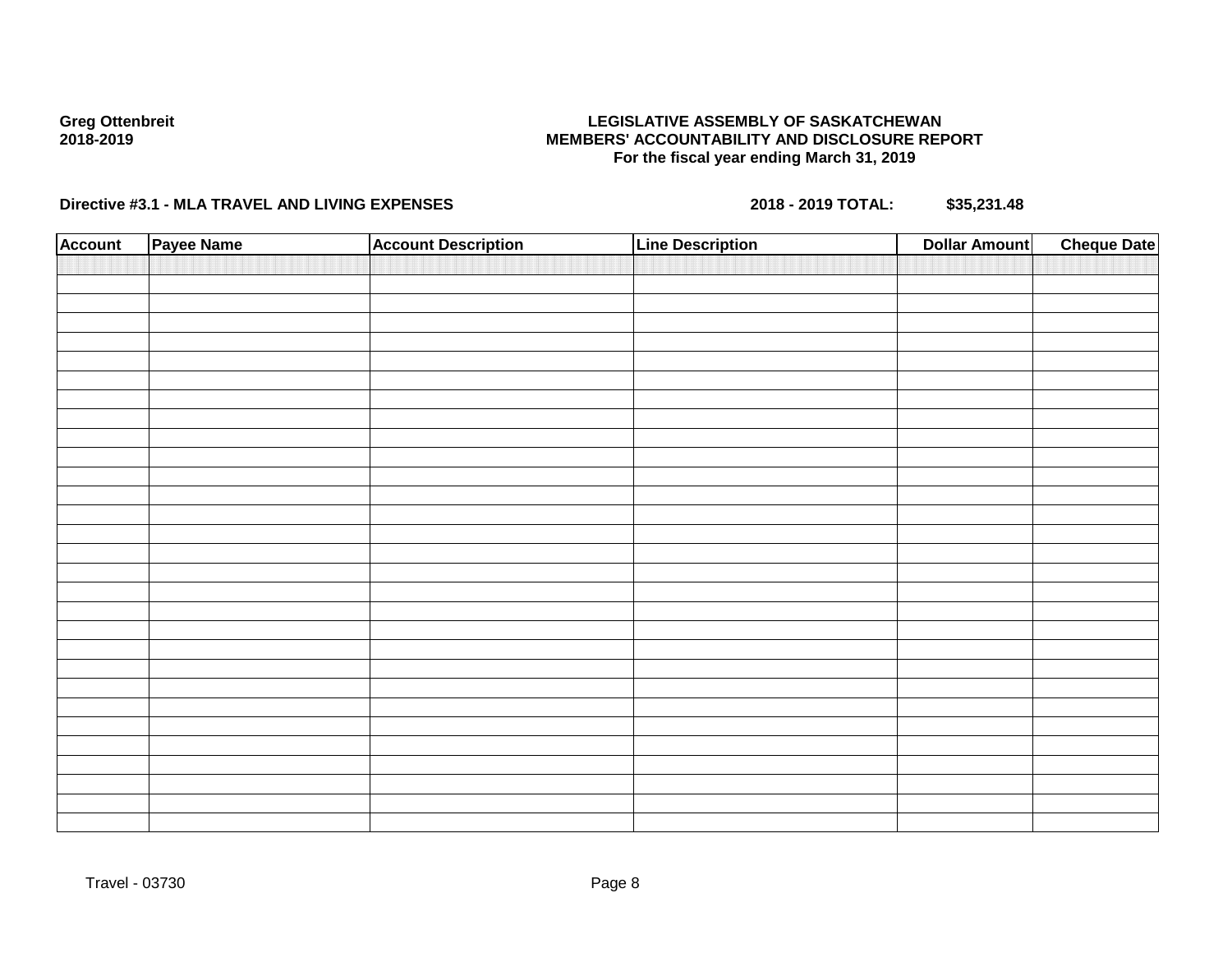## **LEGISLATIVE ASSEMBLY OF SASKATCHEWAN MEMBERS' ACCOUNTABILITY AND DISCLOSURE REPORT For the fiscal year ending March 31, 2019**

| <b>Account</b> | Payee Name | <b>Account Description</b> | <b>Line Description</b> | <b>Dollar Amount</b> | <b>Cheque Date</b> |
|----------------|------------|----------------------------|-------------------------|----------------------|--------------------|
|                |            |                            |                         |                      |                    |
|                |            |                            |                         |                      |                    |
|                |            |                            |                         |                      |                    |
|                |            |                            |                         |                      |                    |
|                |            |                            |                         |                      |                    |
|                |            |                            |                         |                      |                    |
|                |            |                            |                         |                      |                    |
|                |            |                            |                         |                      |                    |
|                |            |                            |                         |                      |                    |
|                |            |                            |                         |                      |                    |
|                |            |                            |                         |                      |                    |
|                |            |                            |                         |                      |                    |
|                |            |                            |                         |                      |                    |
|                |            |                            |                         |                      |                    |
|                |            |                            |                         |                      |                    |
|                |            |                            |                         |                      |                    |
|                |            |                            |                         |                      |                    |
|                |            |                            |                         |                      |                    |
|                |            |                            |                         |                      |                    |
|                |            |                            |                         |                      |                    |
|                |            |                            |                         |                      |                    |
|                |            |                            |                         |                      |                    |
|                |            |                            |                         |                      |                    |
|                |            |                            |                         |                      |                    |
|                |            |                            |                         |                      |                    |
|                |            |                            |                         |                      |                    |
|                |            |                            |                         |                      |                    |
|                |            |                            |                         |                      |                    |
|                |            |                            |                         |                      |                    |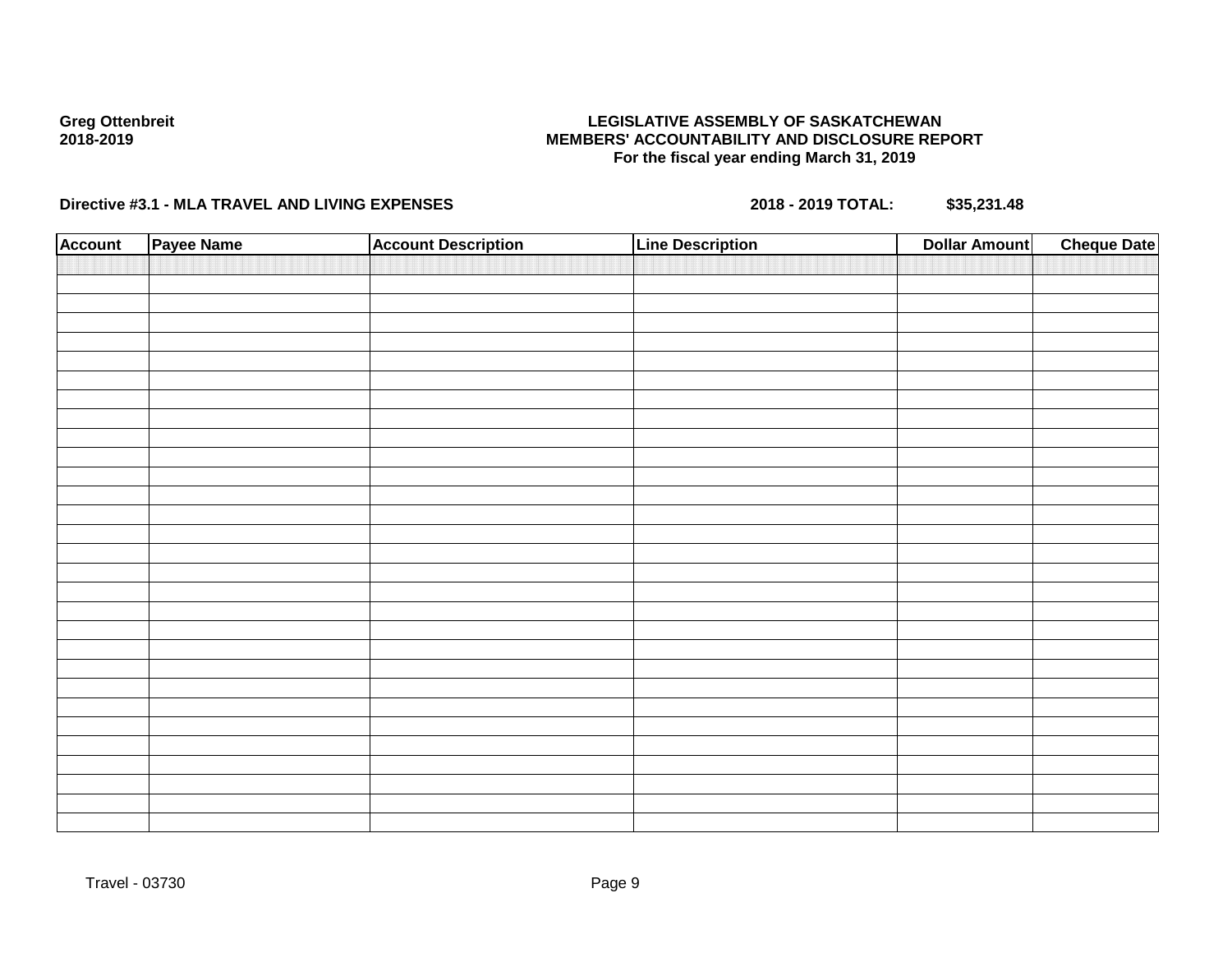## **LEGISLATIVE ASSEMBLY OF SASKATCHEWAN MEMBERS' ACCOUNTABILITY AND DISCLOSURE REPORT For the fiscal year ending March 31, 2019**

| <b>Account</b> | Payee Name | <b>Account Description</b> | <b>Line Description</b> | <b>Dollar Amount</b> | <b>Cheque Date</b> |
|----------------|------------|----------------------------|-------------------------|----------------------|--------------------|
|                |            |                            |                         |                      |                    |
|                |            |                            |                         |                      |                    |
|                |            |                            |                         |                      |                    |
|                |            |                            |                         |                      |                    |
|                |            |                            |                         |                      |                    |
|                |            |                            |                         |                      |                    |
|                |            |                            |                         |                      |                    |
|                |            |                            |                         |                      |                    |
|                |            |                            |                         |                      |                    |
|                |            |                            |                         |                      |                    |
|                |            |                            |                         |                      |                    |
|                |            |                            |                         |                      |                    |
|                |            |                            |                         |                      |                    |
|                |            |                            |                         |                      |                    |
|                |            |                            |                         |                      |                    |
|                |            |                            |                         |                      |                    |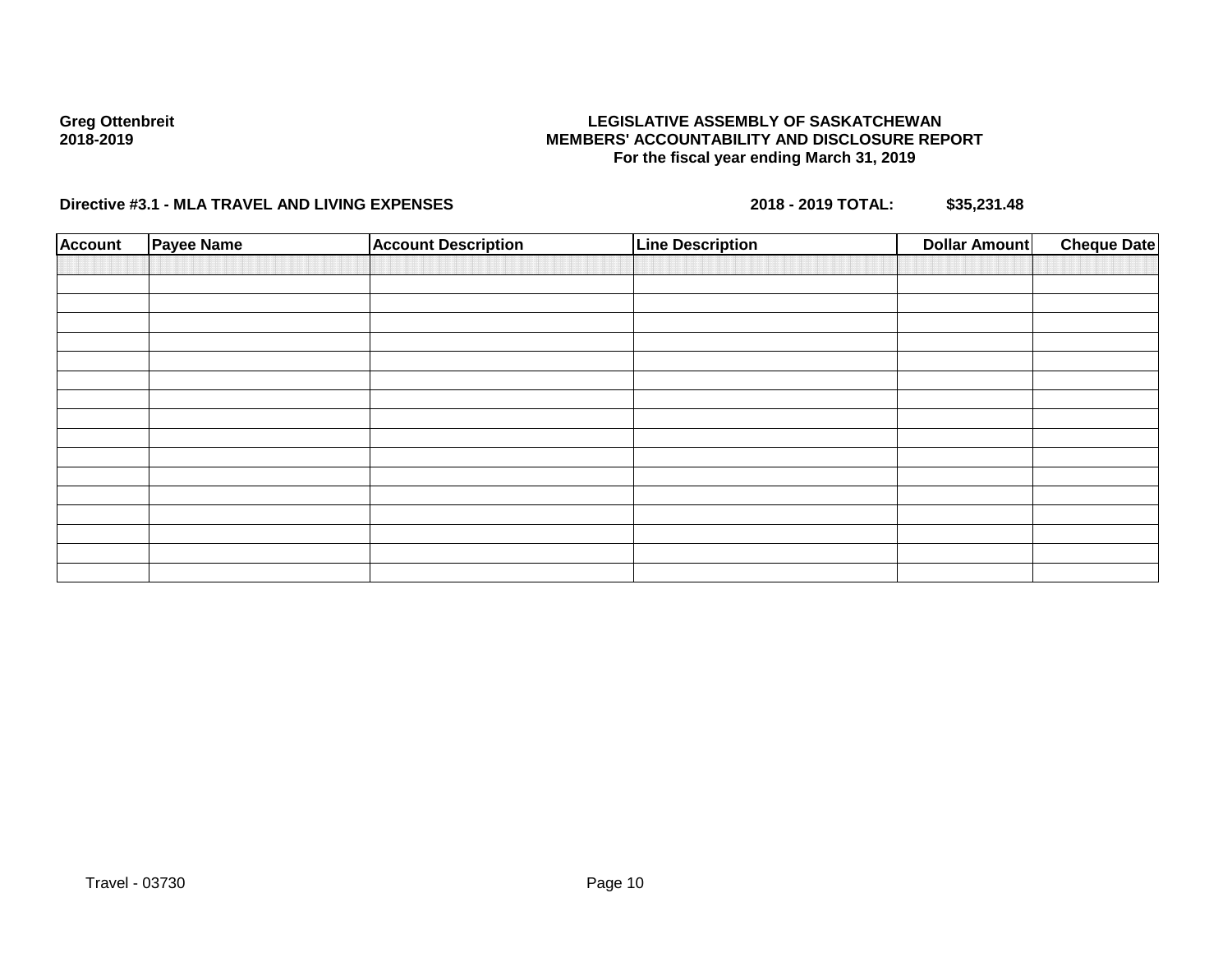## **LEGISLATIVE ASSEMBLY OF SASKATCHEWAN MEMBERS' ACCOUNTABILITY AND DISCLOSURE REPORT For the fiscal year ending March 31, 2019**

| <b>Account</b> | <b>Payee Name</b>                                   | <b>Account Description</b>                | <b>Line Description</b>               | <b>Dollar Amount</b> | <b>Cheque Date</b> |
|----------------|-----------------------------------------------------|-------------------------------------------|---------------------------------------|----------------------|--------------------|
|                |                                                     |                                           |                                       |                      |                    |
| 522000         | <b>RTM VENTURES</b>                                 | Rent of Ground, Buildings and Other Space | APRIL 2018 MLA OFFICE RENT            | 1,100.00             | 04-01-18           |
| 522000         | <b>RTM VENTURES</b>                                 | Rent of Ground, Buildings and Other Space | MAY 2018 MLA OFFICE RENT              | 1,100.00             | 04-16-18           |
| 522000         | <b>RTM VENTURES</b>                                 | Rent of Ground, Buildings and Other Space | JUNE 2018 MLA OFFICE RENT             | 1,100.00             | 05-18-18           |
| 522000         | <b>RTM VENTURES</b>                                 | Rent of Ground, Buildings and Other Space | JULY 2018 MLA OFFICE RENT             | 1,100.00             | 06-19-18           |
| 522000         | <b>RTM VENTURES</b>                                 | Rent of Ground, Buildings and Other Space | AUGUST 2018 MLA OFFICE RENT           | 1,100.00             | $07 - 18 - 18$     |
| 522000         | <b>RTM VENTURES</b>                                 | Rent of Ground, Buildings and Other Space | <b>SEPTEMBER 2018 MLA OFFICE RENT</b> | 1,100.00             | 08-17-18           |
| 522000         | <b>RTM VENTURES</b>                                 | Rent of Ground, Buildings and Other Space | OCTOBER 2018 MLA OFFICE RENT          | 1,100.00             | 09-19-18           |
| 522000         | <b>RTM VENTURES</b>                                 | Rent of Ground, Buildings and Other Space | NOVEMBER 2018 MLA OFFICE RENT         | 1,100.00             | 10-16-18           |
| 522000         | <b>RTM VENTURES</b>                                 | Rent of Ground, Buildings and Other Space | DECEMBER 2018 MLA OFFICE RENT         | 1,100.00             | 11-16-18           |
| 522000         | <b>RTM VENTURES</b>                                 | Rent of Ground, Buildings and Other Space | JANUARY 2019 MLA OFFICE RENT          | 1,100.00             | 01-01-19           |
| 522000         | <b>RTM VENTURES</b>                                 | Rent of Ground, Buildings and Other Space | FEBRUARY 2019 MLA OFFICE RENT         | 1,100.00             | $01 - 16 - 19$     |
| 522000         | <b>RTM VENTURES</b>                                 | Rent of Ground, Buildings and Other Space | MAR/19 MLA OFFICE RENT                | 1,100.00             | 02-11-19           |
| 522200         | MINISTER OF FINANCE-MINISTRY<br>OF CENTRAL SERVICES | Rent of Photocopiers                      | PHOTOCOPIER SERVICE FEE 2018/19       | 100.00               | $01 - 01 - 19$     |
| 522200         | TOSHIBA OF CANADA LTD.                              | Rent of Photocopiers                      | <b>COPIER CHARGES</b>                 | 186.81               | 05-01-18           |
| 522200         | TOSHIBA OF CANADA LTD.                              | <b>Rent of Photocopiers</b>               | <b>COPIER CHARGES</b>                 | 183.01               | $05 - 01 - 18$     |
| 522200         | TOSHIBA OF CANADA LTD.                              | Rent of Photocopiers                      | <b>COPIER CHARGES</b>                 | 265.16               | 06-01-18           |
| 522200         | TOSHIBA OF CANADA LTD.                              | Rent of Photocopiers                      | <b>COPIER CHARGES</b>                 | 179.02               | 07-01-18           |
| 522200         | TOSHIBA OF CANADA LTD.                              | Rent of Photocopiers                      | <b>COPIER CHARGES</b>                 | 190.66               | 07-09-18           |
| 522200         | TOSHIBA OF CANADA LTD.                              | Rent of Photocopiers                      | <b>COPIER CHARGES</b>                 | 173.76               | 09-01-18           |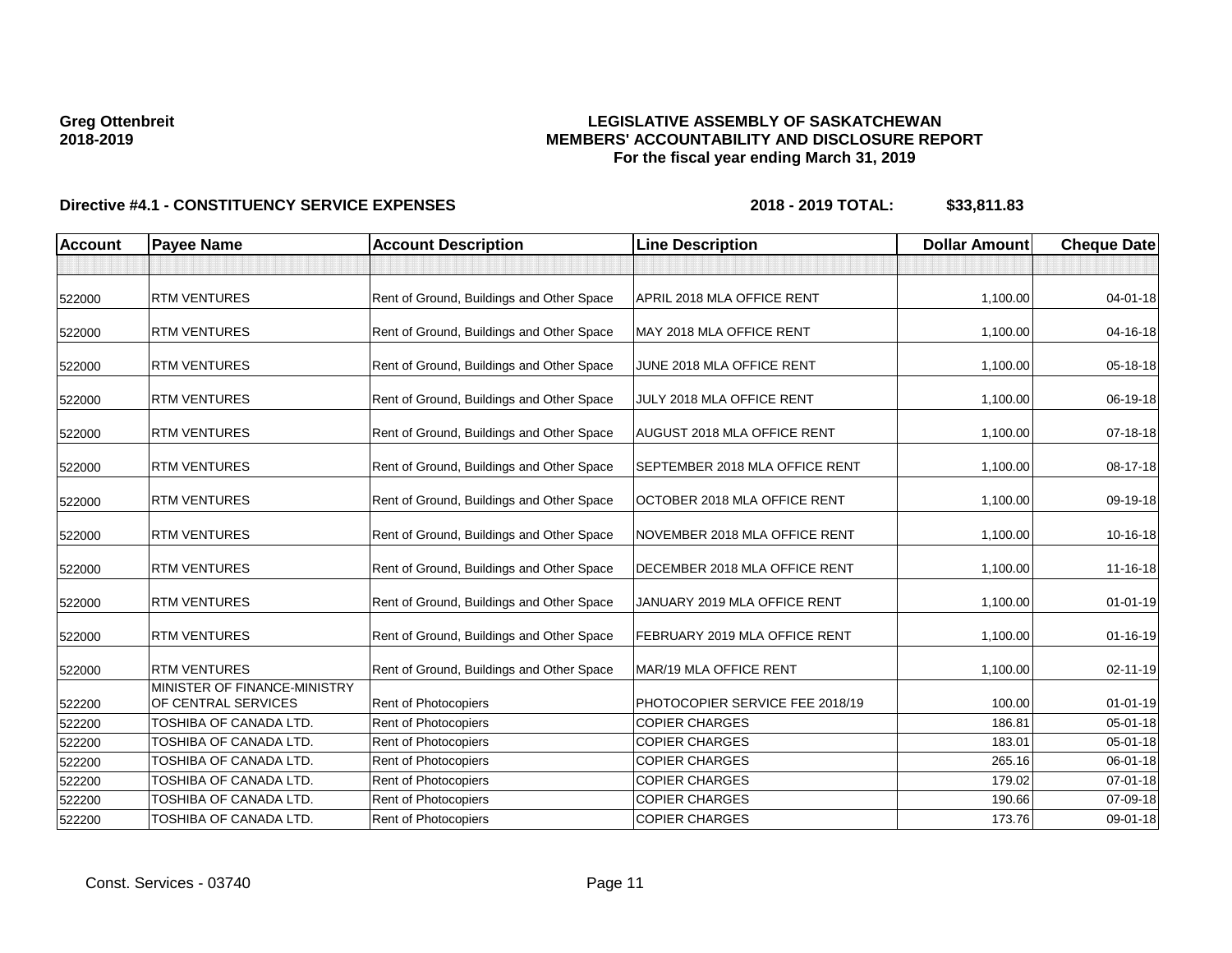### **LEGISLATIVE ASSEMBLY OF SASKATCHEWAN MEMBERS' ACCOUNTABILITY AND DISCLOSURE REPORT For the fiscal year ending March 31, 2019**

| <b>Account</b> | <b>Payee Name</b>             | <b>Account Description</b>           | <b>Line Description</b>                  | <b>Dollar Amount</b> | <b>Cheque Date</b> |
|----------------|-------------------------------|--------------------------------------|------------------------------------------|----------------------|--------------------|
|                |                               |                                      |                                          |                      |                    |
| 522200         | TOSHIBA OF CANADA LTD.        | Rent of Photocopiers                 | <b>COPIER CHARGES</b>                    | 177.17               | 09-07-18           |
| 522200         | TOSHIBA OF CANADA LTD.        | Rent of Photocopiers                 | <b>COPIER CHARGES</b>                    | 179.23               | 10-08-18           |
| 522200         | TOSHIBA OF CANADA LTD.        | Rent of Photocopiers                 | <b>COPIER CHARGES</b>                    | 215.22               | 11-06-18           |
| 522200         | TOSHIBA OF CANADA LTD.        | Rent of Photocopiers                 | <b>COPIER CHARGES</b>                    | 187.32               | $01 - 01 - 19$     |
| 522200         | TOSHIBA OF CANADA LTD.        | Rent of Photocopiers                 | <b>COPIER CHARGES</b>                    | 180.10               | 03-01-19           |
| 522200         | TOSHIBA OF CANADA LTD.        | Rent of Photocopiers                 | <b>COPIER CHARGES</b>                    | 173.72               | 03-01-19           |
| 522200         | TOSHIBA OF CANADA LTD.        | Rent of Photocopiers                 | <b>COPIER CHARGES</b>                    | 179.76               | 03-08-19           |
| 522500         | <b>FARRELL AGENCIES LTD.</b>  | <b>Insurance Premiums</b>            | <b>INSURANCE POLICY C70048928-6 2018</b> | 780.16               | 06-01-18           |
| 522700         | <b>SASKPOWER CORPORATION</b>  | Utilities - Electricity and Nat Gas  | 500001697621 APRIL 10, 2018              | 9.74                 | 05-01-18           |
| 522700         | SASKPOWER CORPORATION         | Utilities - Electricity and Nat Gas  | 500001697621 MAY 8, 2018                 | 104.52               | 06-01-18           |
| 522700         | SASKPOWER CORPORATION         | Utilities - Electricity and Nat Gas  | 500001697621 JUNE 8, 2018                | 113.26               | 07-01-18           |
| 522700         | <b>SASKPOWER CORPORATION</b>  | Utilities - Electricity and Nat Gas  | 500001697621 JULY 10, 2018               | 37.06                | $07 - 10 - 18$     |
| 522700         | SASKPOWER CORPORATION         | Utilities - Electricity and Nat Gas  | 500001697621 AUGUST 9, 2018              | 111.07               | 08-09-18           |
| 522700         | <b>SASKPOWER CORPORATION</b>  | Utilities - Electricity and Nat Gas  | 500001697621 SEPTEMBER 10, 2018          | 100.86               | 09-10-18           |
| 522700         | <b>SASKPOWER CORPORATION</b>  | Utilities - Electricity and Nat Gas  | 50000169761 OCTOBER 9, 2018              | 45.39                | 10-09-18           |
| 522700         | <b>SASKPOWER CORPORATION</b>  | Utilities - Electricity and Nat Gas  | 500001697621 NOVEMBER 8, 2018            | 105.00               | 11-08-18           |
| 522700         | SASKPOWER CORPORATION         | Utilities - Electricity and Nat Gas  | 500001697621 DECEMBER 7, 2018            | 94.81                | $01 - 01 - 19$     |
| 522700         | SASKPOWER CORPORATION         | Utilities - Electricity and Nat Gas  | 500001697621 JANUARY 9, 2019             | 102.77               | $03 - 01 - 19$     |
| 522700         | <b>SASKPOWER CORPORATION</b>  | Utilities - Electricity and Nat Gas  | 500001697621 FEBRUARY 8, 2019            | 89.17                | 03-01-19           |
| 522700         | <b>SASKPOWER CORPORATION</b>  | Utilities - Electricity and Nat Gas  | 500001697621 MARCH 8, 2019               | 84.13                | 03-08-19           |
| 525000         | <b>STAPLES BUSINESS DEPOT</b> | Postal, Courier, Freight and Related | 81975 POSTAGE - NO GST                   | 193.00               | $01 - 01 - 19$     |
| 529000         | KING, JESSICA                 | <b>General Contractual Services</b>  | OFFICE CLEANING                          | 150.00               | 05-01-18           |
| 529000         | KING, JESSICA                 | <b>General Contractual Services</b>  | OFFICE CLEANING                          | 150.00               | 06-01-18           |
| 529000         | KING, JESSICA                 | <b>General Contractual Services</b>  | OFFICE CLEANING                          | 75.00                | 07-01-18           |
| 529000         | KING, JESSICA                 | <b>General Contractual Services</b>  | OFFICE CLEANING                          | 75.00                | 07-18-18           |
| 529000         | KING, JESSICA                 | <b>General Contractual Services</b>  | OFFICE CLEANING                          | 75.00                | 08-01-18           |
| 529000         | KING, JESSICA                 | <b>General Contractual Services</b>  | <b>OFFICE CLEANING</b>                   | 75.00                | 08-15-18           |
| 529000         | KING, JESSICA                 | <b>General Contractual Services</b>  | OFFICE CLEANING                          | 75.00                | 09-10-18           |
| 529000         | KING, JESSICA                 | <b>General Contractual Services</b>  | OFFICE CLEANING                          | 150.00               | 10-23-18           |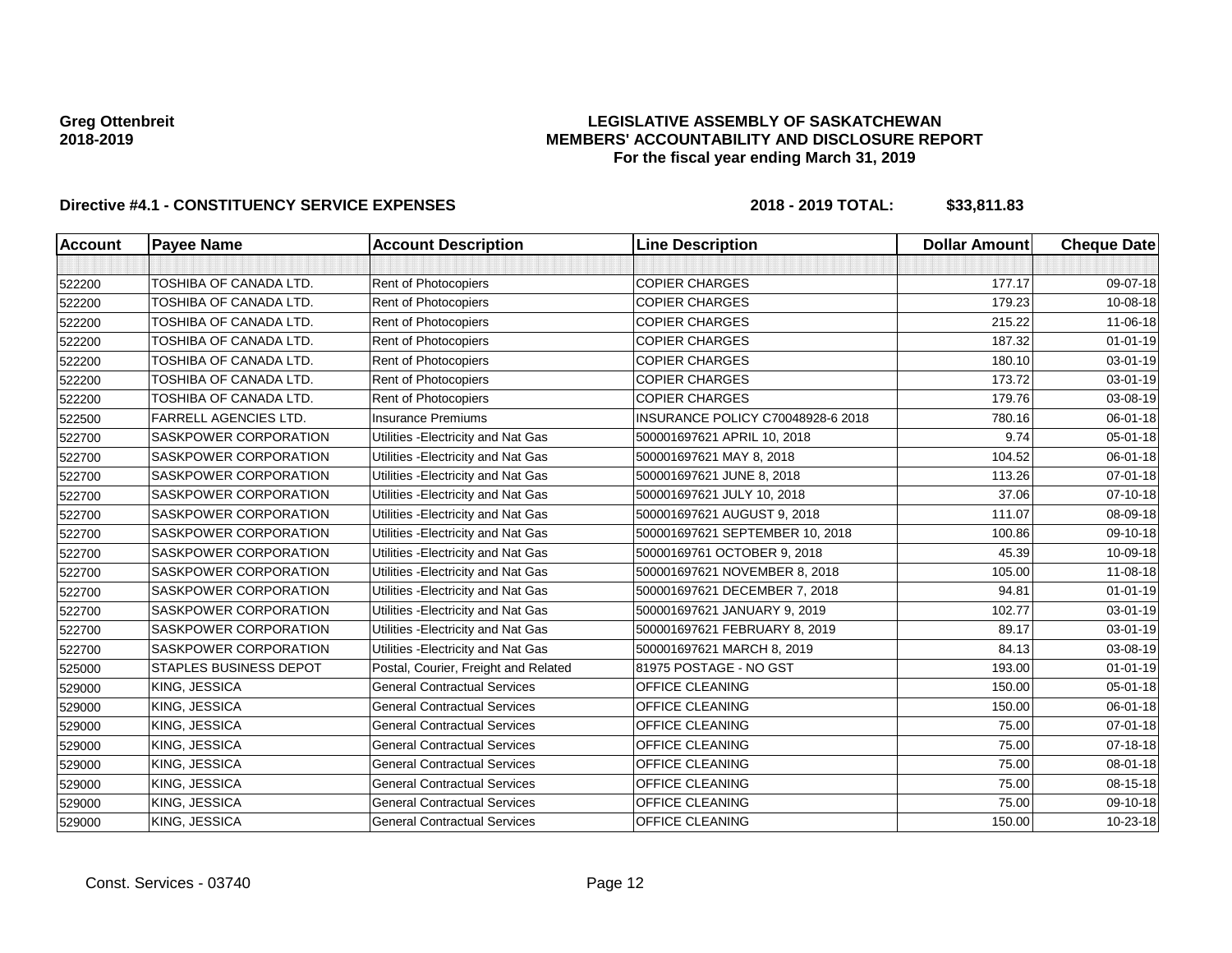## **LEGISLATIVE ASSEMBLY OF SASKATCHEWAN MEMBERS' ACCOUNTABILITY AND DISCLOSURE REPORT For the fiscal year ending March 31, 2019**

| <b>Account</b> | <b>Payee Name</b>                                      | <b>Account Description</b>          | <b>Line Description</b>                                     | <b>Dollar Amount</b> | <b>Cheque Date</b> |
|----------------|--------------------------------------------------------|-------------------------------------|-------------------------------------------------------------|----------------------|--------------------|
|                |                                                        |                                     |                                                             |                      |                    |
| 529000         | KING, JESSICA                                          | <b>General Contractual Services</b> | <b>OFFICE CLEANING</b>                                      | 150.00               | $11 - 12 - 18$     |
| 529000         | KING, JESSICA                                          | <b>General Contractual Services</b> | <b>OFFICE CLEANING</b>                                      | 75.00                | $01 - 01 - 19$     |
| 529000         | KING, JESSICA                                          | <b>General Contractual Services</b> | <b>OFFICE CLEANING</b>                                      | 75.00                | $01 - 14 - 19$     |
| 529000         | KING, JESSICA                                          | <b>General Contractual Services</b> | OFFICE CLEANING                                             | 75.00                | 02-18-19           |
| 529000         | KING, JESSICA                                          | <b>General Contractual Services</b> | OFFICE CLEANING                                             | 75.00                | 03-01-19           |
| 529000         | KING, JESSICA                                          | <b>General Contractual Services</b> | <b>OFFICE CLEANING</b>                                      | 75.00                | 03-15-19           |
| 529000         | SAWATSKY, KEVIN                                        | <b>General Contractual Services</b> | <b>SNOW REMOVAL</b>                                         | 140.00               | $03 - 15 - 19$     |
| 529200         | SAWATSKY, RACHELLE                                     | Professional Development            | MENTAL HEALTH FIRST AID TRAINING                            | 145.00               | $01 - 01 - 19$     |
| 530300         | MARU GROUP CANADA INC.                                 | Primary Research/Focus group        | AD HOC CONSULTING - BRAND<br><b>HEALTH/TRACKING U&amp;A</b> | 632.98               | 08-01-18           |
| 530300         | MARU GROUP CANADA INC.                                 | Primary Research/Focus group        | AD HOC CONSULTING-BRAND<br>HEALTH/TRACKING/U&A              | 632.98               | $10 - 01 - 18$     |
| 530300         | <b>MARU GROUP CANADA INC.</b>                          | Primary Research/Focus group        | <b>GROUP AD HOC CONSULTING</b>                              | 632.98               | $11 - 01 - 18$     |
| 530300         | MARU GROUP CANADA INC.                                 | Primary Research/Focus group        | <b>GROUP AD AD CONSULTING</b>                               | 632.98               | $12 - 01 - 18$     |
| 530500         | ADCANADA MEDIA INC.                                    | Media Placement                     | <b>ADVERTISING</b>                                          | 364.71               | 03-28-19           |
| 530500         | <b>BELL MEDIA INC.</b>                                 | Media Placement                     | <b>ADVERTISING</b>                                          | 620.00               | 11-26-18           |
| 530500         | <b>BELL MEDIA INC.</b>                                 | Media Placement                     | <b>ADVERTISING</b>                                          | 480.00               | $01 - 01 - 19$     |
| 530500         | <b>BROADCASTING STATION CJJC</b><br>THE ROCK 98FIVE FM | Media Placement                     | <b>ADVERTISING</b>                                          | 748.00               | 08-15-18           |
| 530500         | <b>BROADCASTING STATION CJJC</b><br>THE ROCK 98FIVE FM | Media Placement                     | <b>ADVERTISING</b>                                          | 460.00               | 08-15-18           |
| 530500         | <b>BROADCASTING STATION CJJC</b><br>THE ROCK 98FIVE FM | Media Placement                     | <b>ADVERTISING</b>                                          | 199.00               | 08-15-18           |
| 530500         | <b>BROADCASTING STATION CJJC</b><br>THE ROCK 98FIVE FM | Media Placement                     | <b>ADVERTISING</b>                                          | 199.00               | 08-15-18           |
| 530500         | <b>BROADCASTING STATION CJJC</b><br>THE ROCK 98FIVE FM | Media Placement                     | <b>ADVERTISING - NO GST</b>                                 | 199.00               | $10 - 01 - 18$     |
| 530500         | <b>BROADCASTING STATION CJJC</b><br>THE ROCK 98FIVE FM | Media Placement                     | <b>ADVERTISING</b>                                          | 199.00               | $10 - 01 - 18$     |
| 530500         | <b>BROADCASTING STATION CJJC</b><br>THE ROCK 98FIVE FM | Media Placement                     | <b>ADVERTISING</b>                                          | 418.00               | $01 - 01 - 19$     |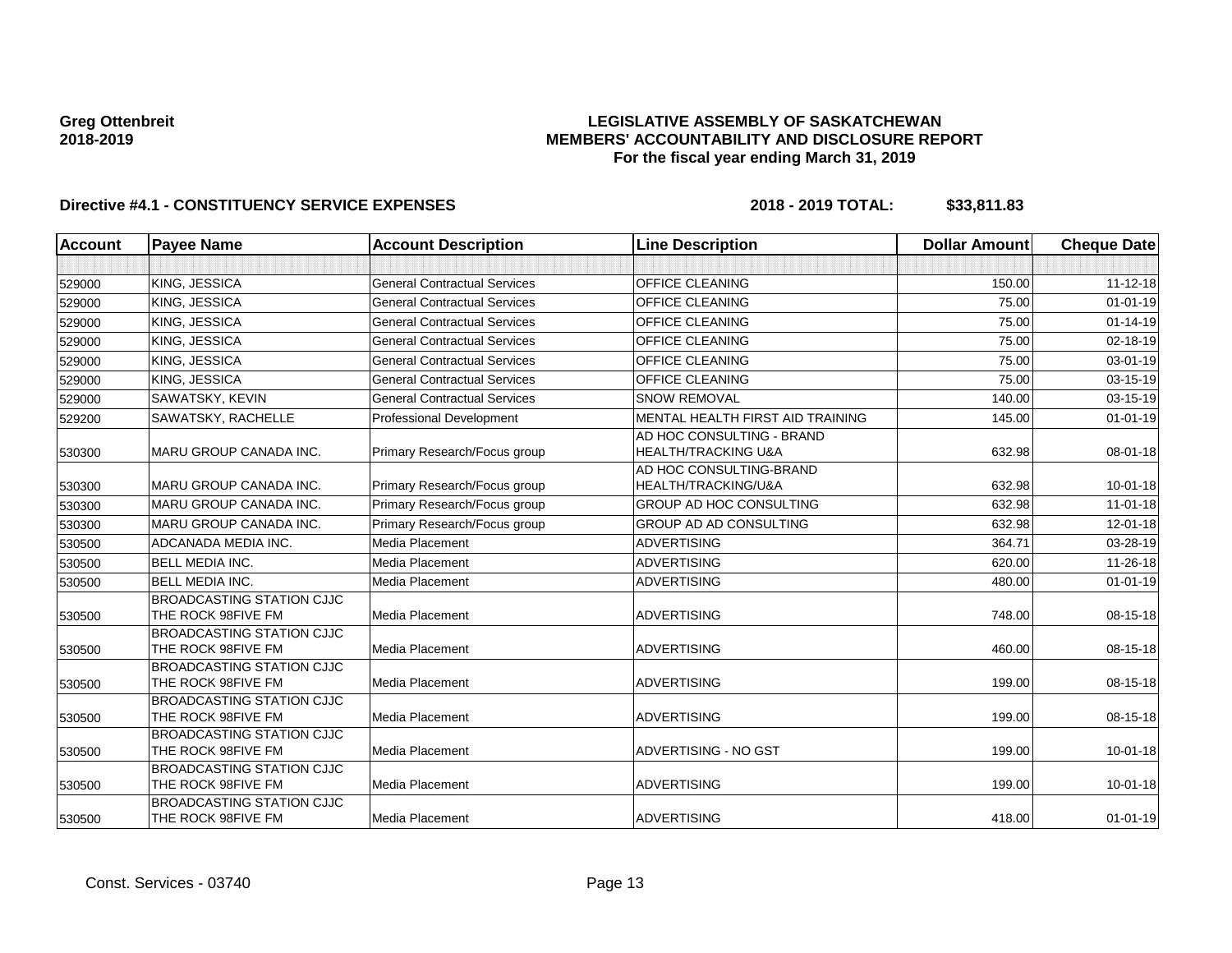## **LEGISLATIVE ASSEMBLY OF SASKATCHEWAN MEMBERS' ACCOUNTABILITY AND DISCLOSURE REPORT For the fiscal year ending March 31, 2019**

| Account | <b>Payee Name</b>                                  | <b>Account Description</b>                                        | <b>Line Description</b>             | <b>Dollar Amount</b> | <b>Cheque Date</b> |
|---------|----------------------------------------------------|-------------------------------------------------------------------|-------------------------------------|----------------------|--------------------|
|         |                                                    |                                                                   |                                     |                      |                    |
| 530500  | <b>CREATIVE FIRE</b>                               | Media Placement                                                   | <b>ADVERTISING</b>                  | 1.061.20             | 08-17-18           |
| 530500  | <b>CREATIVE FIRE</b>                               | Media Placement                                                   | <b>ADVERTISING</b>                  | 2.316.03             | $12 - 01 - 18$     |
| 530500  | <b>CREATIVE FIRE</b>                               | Media Placement                                                   | <b>ADVERTISING</b>                  | 1,462.68             | 03-26-19           |
| 530500  | <b>PNG PRAIRIE NEWSPAPER GROUP</b>                 | Media Placement                                                   | <b>ADVERTISING</b>                  | 227.60               | $01 - 01 - 19$     |
| 530500  | <b>PNG PRAIRIE NEWSPAPER GROUP Media Placement</b> |                                                                   | <b>ADVERTISING</b>                  | 42.00                | 03-01-19           |
| 542000  | RITCHIE-MCINNES, LAURETTA                          | Travel                                                            | C.A. TRAVEL MAY 4, 2018             | 74.21                | 05-04-18           |
| 542000  | RITCHIE-MCINNES, LAURETTA                          | Travel                                                            | C.A. TRAVEL JUNE 15, 2018           | 25.00                | 07-01-18           |
|         |                                                    |                                                                   | C.A. TRAVEL FEBRUARY 21 & MARCH 22, |                      |                    |
| 542000  | RITCHIE-MCINNES, LAURETTA                          | Travel                                                            | 2019                                | 55.00                | 03-22-19           |
| 542000  | SAWATSKY, RACHELLE                                 | Travel                                                            | C.A. TRAVEL MAY 4, 2018             | 25.00                | 05-04-18           |
| 542000  | SAWATSKY, RACHELLE                                 | Travel                                                            | C.A. TRAVEL MARCH 22, 2019          | 30.00                | 03-22-19           |
|         |                                                    | Deputy Minister/Ministry Head Business                            |                                     |                      |                    |
| 543201  | LEGISLATIVE FOOD SERVICE                           | <b>Expenses - Refreshments</b>                                    | <b>STUDENT DRINKS</b>               | 29.68                | 05-01-18           |
| 543201  | LEGISLATIVE FOOD SERVICE                           | Deputy Minister/Ministry Head Business<br>Expenses - Refreshments | <b>STUDENT DRINKS</b>               | 34.98                | 05-01-18           |
|         |                                                    | Deputy Minister/Ministry Head Business                            |                                     |                      |                    |
| 543201  | LEGISLATIVE FOOD SERVICE                           | Expenses - Refreshments                                           | <b>STUDENT DRINKS</b>               | 36.04                | 06-01-18           |
| 543201  | LEGISLATIVE FOOD SERVICE                           | Deputy Minister/Ministry Head Business<br>Expenses - Refreshments | STUDENT DRINKS - NO GST             | 48.76                | $01 - 01 - 19$     |
|         |                                                    | Deputy Minister/Ministry Head Business                            |                                     |                      |                    |
| 543201  | LEGISLATIVE FOOD SERVICE                           | Expenses - Refreshments                                           | STUDENT DRINKS - NO GST             | 57.24                | $01 - 01 - 19$     |
|         | <b>CANADIAN TIRE ASSOCIATE</b>                     |                                                                   |                                     |                      |                    |
| 555000  | STORE NO. 287                                      | <b>Other Material and Supplies</b>                                | VACUUM/MISC OFFICE SUPPLIES-NO GST  | 89.70                | 05-03-18           |
|         | <b>CANADIAN TIRE ASSOCIATE</b>                     |                                                                   |                                     |                      |                    |
| 555000  | STORE NO. 287                                      | <b>Other Material and Supplies</b>                                | MISC OFFICE SUPPLIES                | 41.31                | 09-01-18           |
| 555000  | <b>STAPLES BUSINESS DEPOT</b>                      | Other Material and Supplies                                       | 81975 OFFICE SUPPLIES               | 52.98                | $10 - 01 - 18$     |
| 555000  | <b>STAPLES BUSINESS DEPOT</b>                      | <b>Other Material and Supplies</b>                                | 81975 OFFICE SUPPLIES               | 36.03                | $10 - 11 - 18$     |
| 555000  | <b>STAPLES BUSINESS DEPOT</b>                      | Other Material and Supplies                                       | 81975 MISC OFFICE SUPPLIES          | 24.46                | $11-01-18$         |
| 555000  | <b>STAPLES BUSINESS DEPOT</b>                      | Other Material and Supplies                                       | 81975 OFFICE SUPPLIES - NO GST      | 162.26               | $01 - 01 - 19$     |
| 555000  | <b>STAPLES BUSINESS DEPOT</b>                      | Other Material and Supplies                                       | 81975 MISC OFFICE SUPPLIES          | 26.45                | 03-26-19           |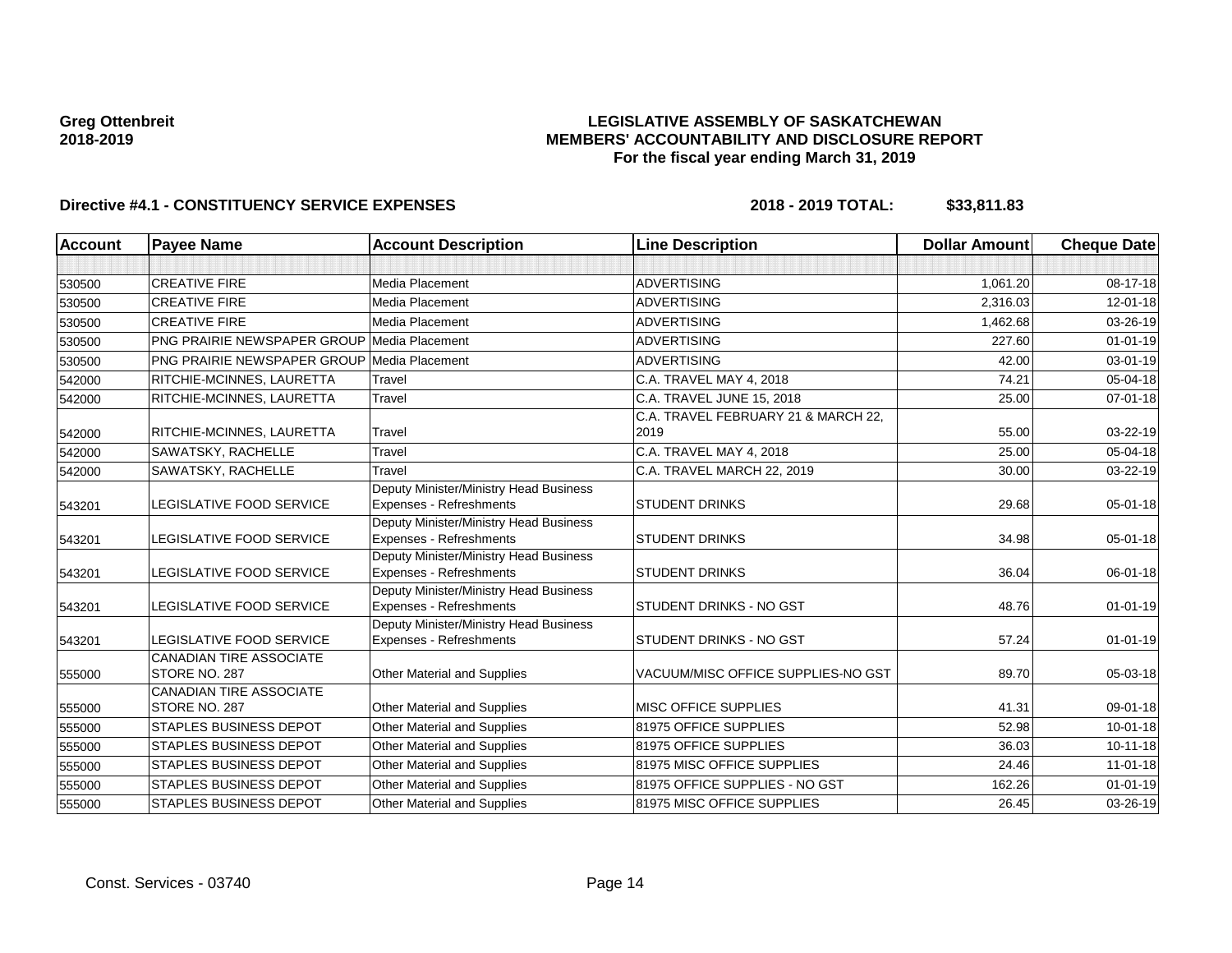## **LEGISLATIVE ASSEMBLY OF SASKATCHEWAN MEMBERS' ACCOUNTABILITY AND DISCLOSURE REPORT For the fiscal year ending March 31, 2019**

| <b>Account</b> | <b>Payee Name</b>                 | <b>Account Description</b>           | <b>Line Description</b>            | <b>Dollar Amount</b> | <b>Cheque Date</b> |
|----------------|-----------------------------------|--------------------------------------|------------------------------------|----------------------|--------------------|
|                |                                   |                                      |                                    |                      |                    |
|                | <b>WHEATLAND WATER</b>            |                                      |                                    |                      |                    |
| 555000         | <b>CONDITIONING LTD.</b>          | Other Material and Supplies          | <b>BOTTLED WATER</b>               | 23.32                | 04-01-18           |
|                | <b>WHEATLAND WATER</b>            |                                      |                                    |                      |                    |
| 555000         | <b>CONDITIONING LTD.</b>          | Other Material and Supplies          | <b>BOTTLED WATER</b>               | 23.32                | 05-01-18           |
|                | <b>WHEATLAND WATER</b>            |                                      |                                    |                      |                    |
| 555000         | <b>CONDITIONING LTD.</b>          | Other Material and Supplies          | <b>BOTTLED WATER</b>               | 23.32                | $07 - 01 - 18$     |
|                | <b>WHEATLAND WATER</b>            |                                      |                                    |                      |                    |
| 555000         | <b>CONDITIONING LTD.</b>          | Other Material and Supplies          | <b>BOTTLED WATER</b>               | 23.32                | $07 - 01 - 18$     |
|                | <b>WHEATLAND WATER</b>            |                                      |                                    |                      |                    |
| 555000         | <b>CONDITIONING LTD.</b>          | Other Material and Supplies          | <b>BOTTLED WATER</b>               | 23.32                | 08-01-18           |
|                | <b>WHEATLAND WATER</b>            |                                      |                                    |                      |                    |
| 555000         | CONDITIONING LTD.                 | Other Material and Supplies          | <b>BOTTLED WATER</b>               | 23.32                | 09-01-18           |
|                | <b>WHEATLAND WATER</b>            |                                      |                                    |                      |                    |
| 555000         | CONDITIONING LTD.                 | Other Material and Supplies          | <b>BOTTLED WATER</b>               | 20.00                | 09-03-18           |
|                | <b>WHEATLAND WATER</b>            |                                      |                                    |                      |                    |
| 555000         | CONDITIONING LTD.                 | Other Material and Supplies          | <b>BOTTLED WATER</b>               | 23.32                | $10 - 01 - 18$     |
|                | <b>WHEATLAND WATER</b>            |                                      |                                    |                      |                    |
| 555000         | CONDITIONING LTD.                 | Other Material and Supplies          | <b>BOTTLED WATER</b>               | 23.32                | $11 - 01 - 18$     |
|                | <b>WHEATLAND WATER</b>            |                                      |                                    |                      |                    |
| 555000         | CONDITIONING LTD.                 | Other Material and Supplies          | <b>BOTTLED WATER</b>               | 23.32                | $01 - 01 - 19$     |
|                | <b>WHEATLAND WATER</b>            |                                      |                                    |                      |                    |
| 555000         | CONDITIONING LTD.                 | Other Material and Supplies          | <b>BOTTLED WATER</b>               | 23.32                | $01 - 01 - 19$     |
|                | <b>WHEATLAND WATER</b>            |                                      |                                    |                      |                    |
| 555000         | <b>CONDITIONING LTD.</b>          | Other Material and Supplies          | <b>BOTTLED WATER</b>               | 48.32                | 03-01-19           |
|                | <b>WHEATLAND WATER</b>            |                                      |                                    |                      |                    |
| 555000         | <b>CONDITIONING LTD.</b>          | Other Material and Supplies          | <b>BOTTLED WATER</b>               | 23.32                | $03 - 01 - 19$     |
| 564300         | STAPLES BUSINESS DEPOT            | Computer Hardware - Exp.             | 81975 KEYBOARDS                    | 169.81               | 06-01-18           |
|                | OLSON, STEVEN & OLSON,            |                                      |                                    |                      |                    |
| 564600         | <b>PETRUNIA</b>                   | Computer Software - Exp              | SOFTWARE - NORTON ANTIVIRUS        | 213.02               | 09-05-18           |
|                | <b>OLSON, STEVEN &amp; OLSON,</b> |                                      |                                    |                      |                    |
| 564600         | <b>PETRUNIA</b>                   | Computer Software - Exp              | <b>SOFTWARE RENEWAL</b>            | 370.15               | 03-01-19           |
|                | <b>CANADIAN TIRE ASSOCIATE</b>    |                                      |                                    |                      |                    |
| 565200         | STORE NO. 287                     | Office Furniture and Equipment - Exp | VACUUM/MISC OFFICE SUPPLIES-NO GST | 169.59               | 05-03-18           |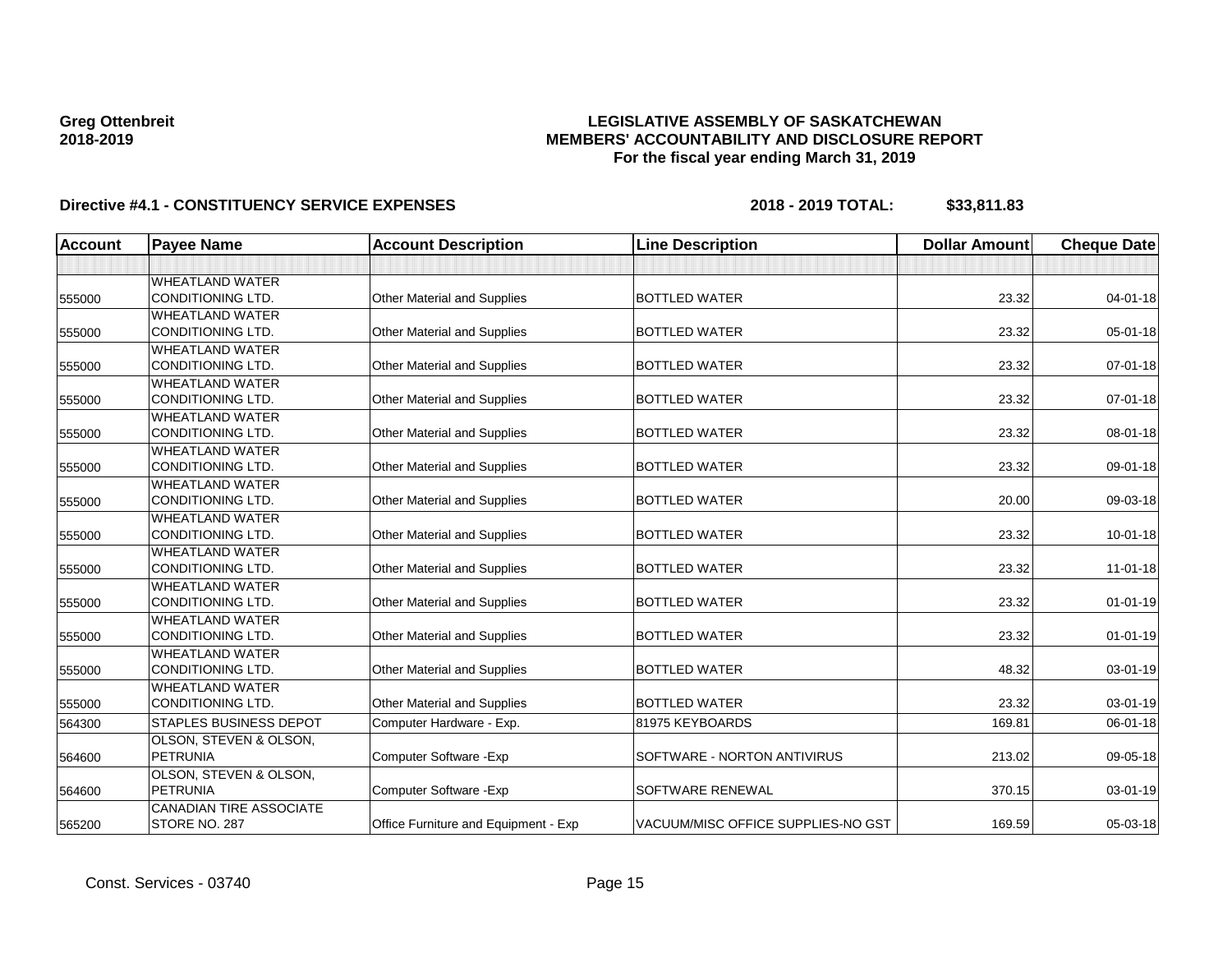## **LEGISLATIVE ASSEMBLY OF SASKATCHEWAN MEMBERS' ACCOUNTABILITY AND DISCLOSURE REPORT For the fiscal year ending March 31, 2019**

| <b>Account</b> | <b>Payee Name</b>                               | <b>Account Description</b>           | <b>Line Description</b> | <b>Dollar Amount</b> | <b>Cheque Date</b> |
|----------------|-------------------------------------------------|--------------------------------------|-------------------------|----------------------|--------------------|
|                |                                                 |                                      |                         |                      |                    |
| 565200         | <b>CANADIAN TIRE ASSOCIATE</b><br>STORE NO. 287 | Office Furniture and Equipment - Exp | FAN                     | 76.31                | 07-01-18           |
| 565200         | <b>STAPLES BUSINESS DEPOT</b>                   | Office Furniture and Equipment - Exp | 81975 OFFICE CHAIRS     | 678.38               | 03-29-19           |
| 565200         | <b>WIRELESS AGE</b>                             | Office Furniture and Equipment - Exp | APPLE IPHONE 6 & CASE   | 55.61                | 07-01-18           |
|                |                                                 |                                      |                         |                      |                    |
|                |                                                 |                                      |                         |                      |                    |
|                |                                                 |                                      |                         |                      |                    |
|                |                                                 |                                      |                         |                      |                    |
|                |                                                 |                                      |                         |                      |                    |
|                |                                                 |                                      |                         |                      |                    |
|                |                                                 |                                      |                         |                      |                    |
|                |                                                 |                                      |                         |                      |                    |
|                |                                                 |                                      |                         |                      |                    |
|                |                                                 |                                      |                         |                      |                    |
|                |                                                 |                                      |                         |                      |                    |
|                |                                                 |                                      |                         |                      |                    |
|                |                                                 |                                      |                         |                      |                    |
|                |                                                 |                                      |                         |                      |                    |
|                |                                                 |                                      |                         |                      |                    |
|                |                                                 |                                      |                         |                      |                    |
|                |                                                 |                                      |                         |                      |                    |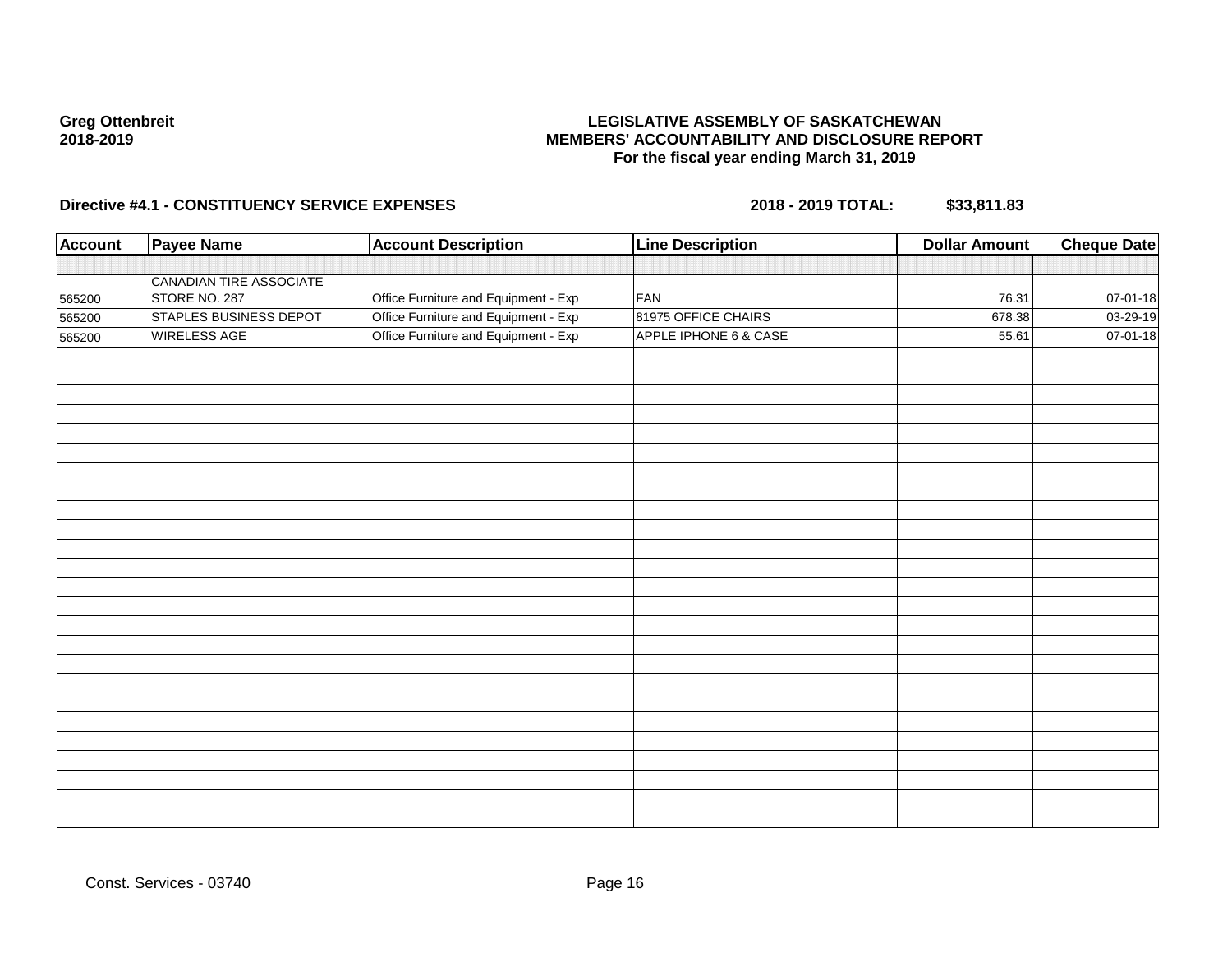## **LEGISLATIVE ASSEMBLY OF SASKATCHEWAN MEMBERS' ACCOUNTABILITY AND DISCLOSURE REPORT For the fiscal year ending March 31, 2019**

| <b>Account</b> | Payee Name | <b>Account Description</b> | <b>Line Description</b> | <b>Dollar Amount</b> | <b>Cheque Date</b> |
|----------------|------------|----------------------------|-------------------------|----------------------|--------------------|
|                |            |                            |                         |                      |                    |
|                |            |                            |                         |                      |                    |
|                |            |                            |                         |                      |                    |
|                |            |                            |                         |                      |                    |
|                |            |                            |                         |                      |                    |
|                |            |                            |                         |                      |                    |
|                |            |                            |                         |                      |                    |
|                |            |                            |                         |                      |                    |
|                |            |                            |                         |                      |                    |
|                |            |                            |                         |                      |                    |
|                |            |                            |                         |                      |                    |
|                |            |                            |                         |                      |                    |
|                |            |                            |                         |                      |                    |
|                |            |                            |                         |                      |                    |
|                |            |                            |                         |                      |                    |
|                |            |                            |                         |                      |                    |
|                |            |                            |                         |                      |                    |
|                |            |                            |                         |                      |                    |
|                |            |                            |                         |                      |                    |
|                |            |                            |                         |                      |                    |
|                |            |                            |                         |                      |                    |
|                |            |                            |                         |                      |                    |
|                |            |                            |                         |                      |                    |
|                |            |                            |                         |                      |                    |
|                |            |                            |                         |                      |                    |
|                |            |                            |                         |                      |                    |
|                |            |                            |                         |                      |                    |
|                |            |                            |                         |                      |                    |
|                |            |                            |                         |                      |                    |
|                |            |                            |                         |                      |                    |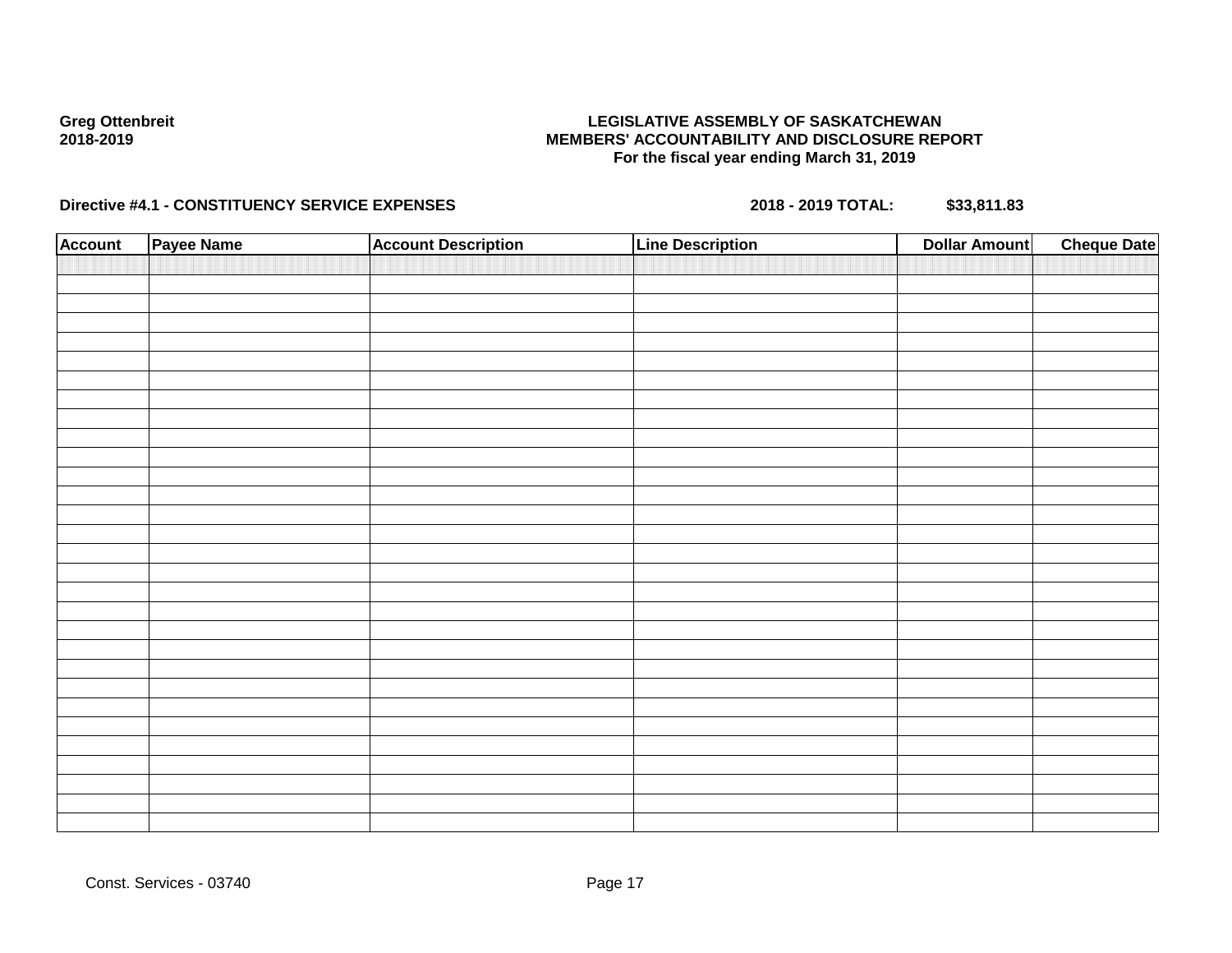## **LEGISLATIVE ASSEMBLY OF SASKATCHEWAN MEMBERS' ACCOUNTABILITY AND DISCLOSURE REPORT For the fiscal year ending March 31, 2019**

| <b>Account</b> | Payee Name | <b>Account Description</b> | <b>Line Description</b> | <b>Dollar Amount</b> | <b>Cheque Date</b> |
|----------------|------------|----------------------------|-------------------------|----------------------|--------------------|
|                |            |                            |                         |                      |                    |
|                |            |                            |                         |                      |                    |
|                |            |                            |                         |                      |                    |
|                |            |                            |                         |                      |                    |
|                |            |                            |                         |                      |                    |
|                |            |                            |                         |                      |                    |
|                |            |                            |                         |                      |                    |
|                |            |                            |                         |                      |                    |
|                |            |                            |                         |                      |                    |
|                |            |                            |                         |                      |                    |
|                |            |                            |                         |                      |                    |
|                |            |                            |                         |                      |                    |
|                |            |                            |                         |                      |                    |
|                |            |                            |                         |                      |                    |
|                |            |                            |                         |                      |                    |
|                |            |                            |                         |                      |                    |
|                |            |                            |                         |                      |                    |
|                |            |                            |                         |                      |                    |
|                |            |                            |                         |                      |                    |
|                |            |                            |                         |                      |                    |
|                |            |                            |                         |                      |                    |
|                |            |                            |                         |                      |                    |
|                |            |                            |                         |                      |                    |
|                |            |                            |                         |                      |                    |
|                |            |                            |                         |                      |                    |
|                |            |                            |                         |                      |                    |
|                |            |                            |                         |                      |                    |
|                |            |                            |                         |                      |                    |
|                |            |                            |                         |                      |                    |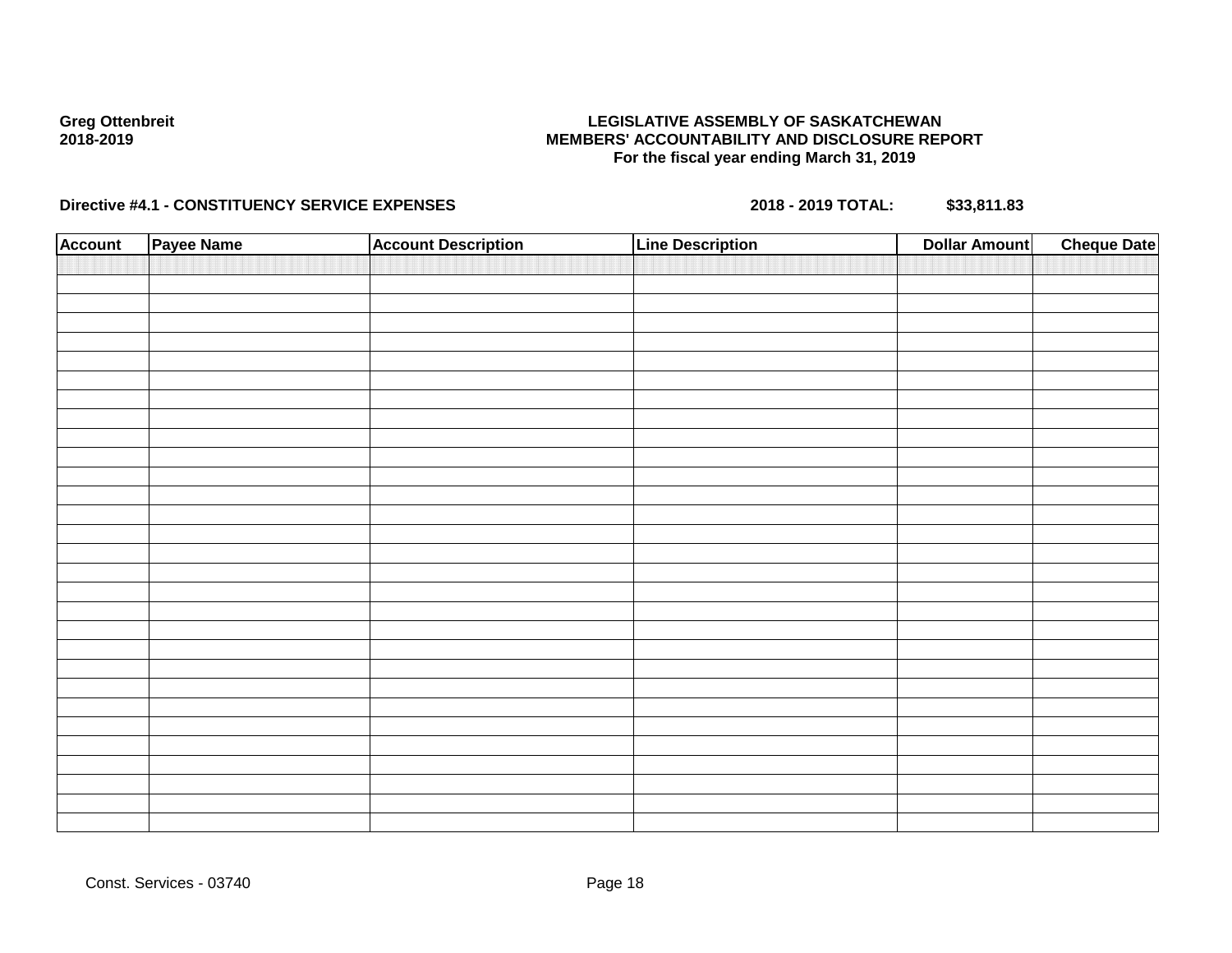## **LEGISLATIVE ASSEMBLY OF SASKATCHEWAN MEMBERS' ACCOUNTABILITY AND DISCLOSURE REPORT For the fiscal year ending March 31, 2019**

| <b>Account</b> | <b>Payee Name</b> | <b>Account Description</b> | <b>Line Description</b> | Dollar Amount | <b>Cheque Date</b> |
|----------------|-------------------|----------------------------|-------------------------|---------------|--------------------|
|                |                   |                            |                         |               |                    |
|                |                   |                            |                         |               |                    |
|                |                   |                            |                         |               |                    |
|                |                   |                            |                         |               |                    |
|                |                   |                            |                         |               |                    |
|                |                   |                            |                         |               |                    |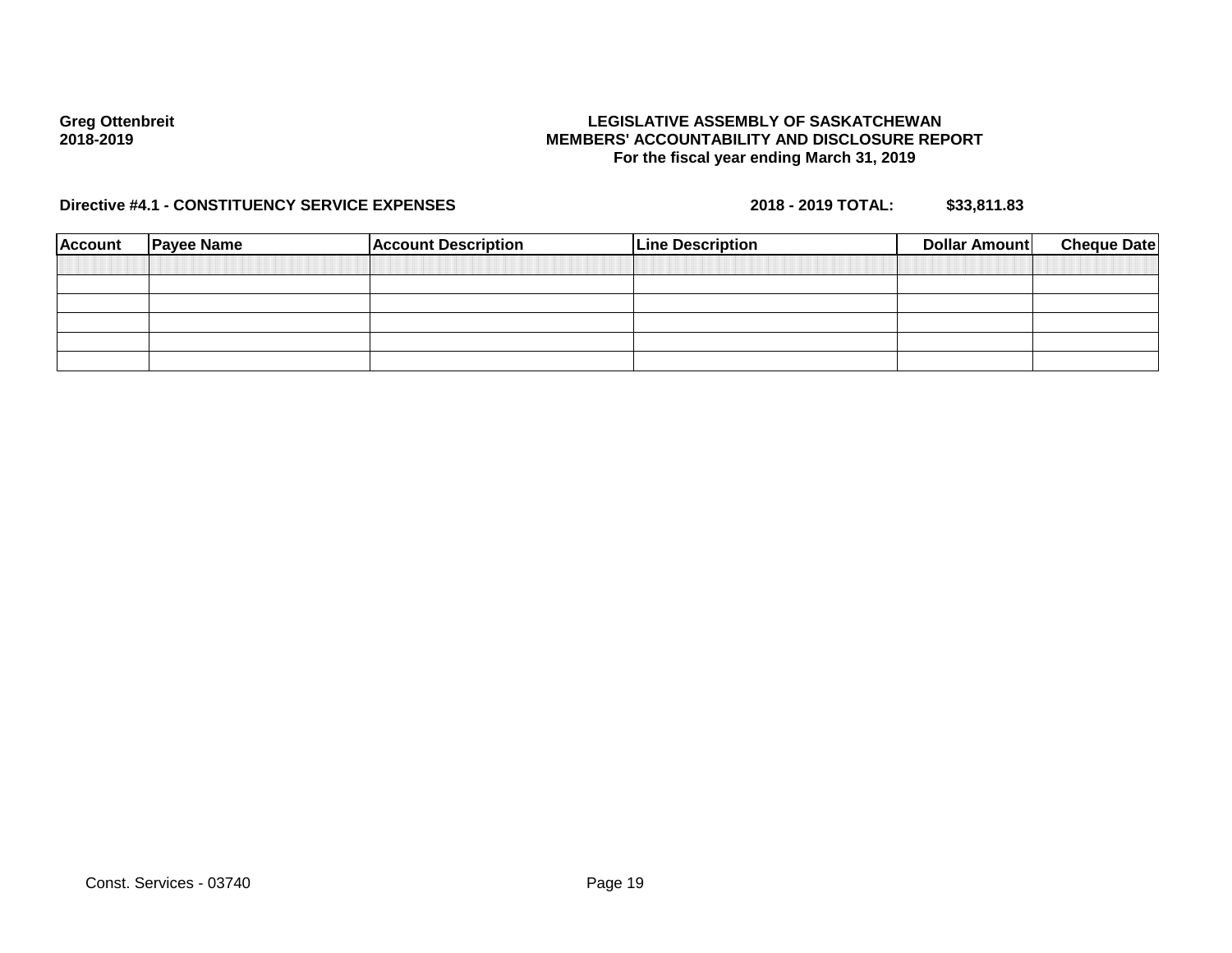## **LEGISLATIVE ASSEMBLY OF SASKATCHEWAN MEMBERS' ACCOUNTABILITY AND DISCLOSURE REPORT For the fiscal year ending March 31, 2019**

| <b>Account</b> | <b>Payee Name</b>         | <b>Account Description</b>    | <b>Dollar Amount</b> | <b>Cheque Date</b> |
|----------------|---------------------------|-------------------------------|----------------------|--------------------|
|                |                           |                               |                      |                    |
| 513000         | RITCHIE-MCINNES, LAURETTA | Out-of-Scope Permanent        | 2,213.44             | 04-24-18           |
| 513000         | RITCHIE-MCINNES, LAURETTA | Out-of-Scope Permanent        | 2,213.44             | 05-08-18           |
| 513000         | RITCHIE-MCINNES, LAURETTA | Out-of-Scope Permanent        | 2,213.44             | 05-23-18           |
| 513000         | RITCHIE-MCINNES, LAURETTA | Out-of-Scope Permanent        | 2,213.44             | 06-05-18           |
| 513000         | RITCHIE-MCINNES, LAURETTA | Out-of-Scope Permanent        | 2,213.44             | 06-13-18           |
| 513000         | RITCHIE-MCINNES, LAURETTA | Out-of-Scope Permanent        | 2,213.44             | 06-27-18           |
| 513000         | RITCHIE-MCINNES, LAURETTA | Out-of-Scope Permanent        | 2,213.44             | $07 - 11 - 18$     |
| 513000         | RITCHIE-MCINNES, LAURETTA | Out-of-Scope Permanent        | 2,213.44             | $07 - 25 - 18$     |
| 513000         | RITCHIE-MCINNES, LAURETTA | Out-of-Scope Permanent        | 2,213.44             | 08-08-18           |
| 513000         | RITCHIE-MCINNES, LAURETTA | Out-of-Scope Permanent        | 2,213.44             | 08-22-18           |
| 513000         | RITCHIE-MCINNES, LAURETTA | Out-of-Scope Permanent        | 2,213.44             | 09-05-18           |
| 513000         | RITCHIE-MCINNES, LAURETTA | Out-of-Scope Permanent        | 2,213.44             | 09-19-18           |
| 513000         | RITCHIE-MCINNES, LAURETTA | Out-of-Scope Permanent        | 2,213.44             | 10-03-18           |
| 513000         | RITCHIE-MCINNES, LAURETTA | Out-of-Scope Permanent        | 2,213.44             | 10-17-18           |
| 513000         | RITCHIE-MCINNES, LAURETTA | Out-of-Scope Permanent        | 2,213.44             | $11 - 01 - 18$     |
| 513000         | RITCHIE-MCINNES, LAURETTA | Out-of-Scope Permanent        | 2,213.44             | $11 - 14 - 18$     |
| 513000         | RITCHIE-MCINNES, LAURETTA | Out-of-Scope Permanent        | 2,213.44             | 11-28-18           |
| 513000         | RITCHIE-MCINNES, LAURETTA | Out-of-Scope Permanent        | 2,213.44             | $12 - 12 - 18$     |
| 513000         | RITCHIE-MCINNES, LAURETTA | Out-of-Scope Permanent        | 2,213.44             | 12-27-18           |
| 513000         | RITCHIE-MCINNES, LAURETTA | Out-of-Scope Permanent        | 2,213.44             | 01-09-19           |
| 513000         | RITCHIE-MCINNES, LAURETTA | Out-of-Scope Permanent        | 2,213.44             | $01 - 23 - 19$     |
| 513000         | RITCHIE-MCINNES, LAURETTA | Out-of-Scope Permanent        | 2,213.44             | 02-06-19           |
| 513000         | RITCHIE-MCINNES, LAURETTA | Out-of-Scope Permanent        | 2,213.44             | 02-20-19           |
| 513000         | RITCHIE-MCINNES, LAURETTA | Out-of-Scope Permanent        | 2,213.44             | 03-06-19           |
| 513000         | RITCHIE-MCINNES, LAURETTA | Out-of-Scope Permanent        | 2,213.44             | 03-20-19           |
| 513000         | RITCHIE-MCINNES, LAURETTA | Out-of-Scope Permanent        | 2,213.44             | 04-03-19           |
| 514300         | SAWATSKY, RACHELLE        | Part-Time/Permanent Part-Time | 1066.7               | 04-24-18           |
| 514300         | SAWATSKY, RACHELLE        | Part-Time/Permanent Part-Time | 1071.26              | 05-08-18           |
| 514300         | SAWATSKY, RACHELLE        | Part-Time/Permanent Part-Time | 875.24               | 05-23-18           |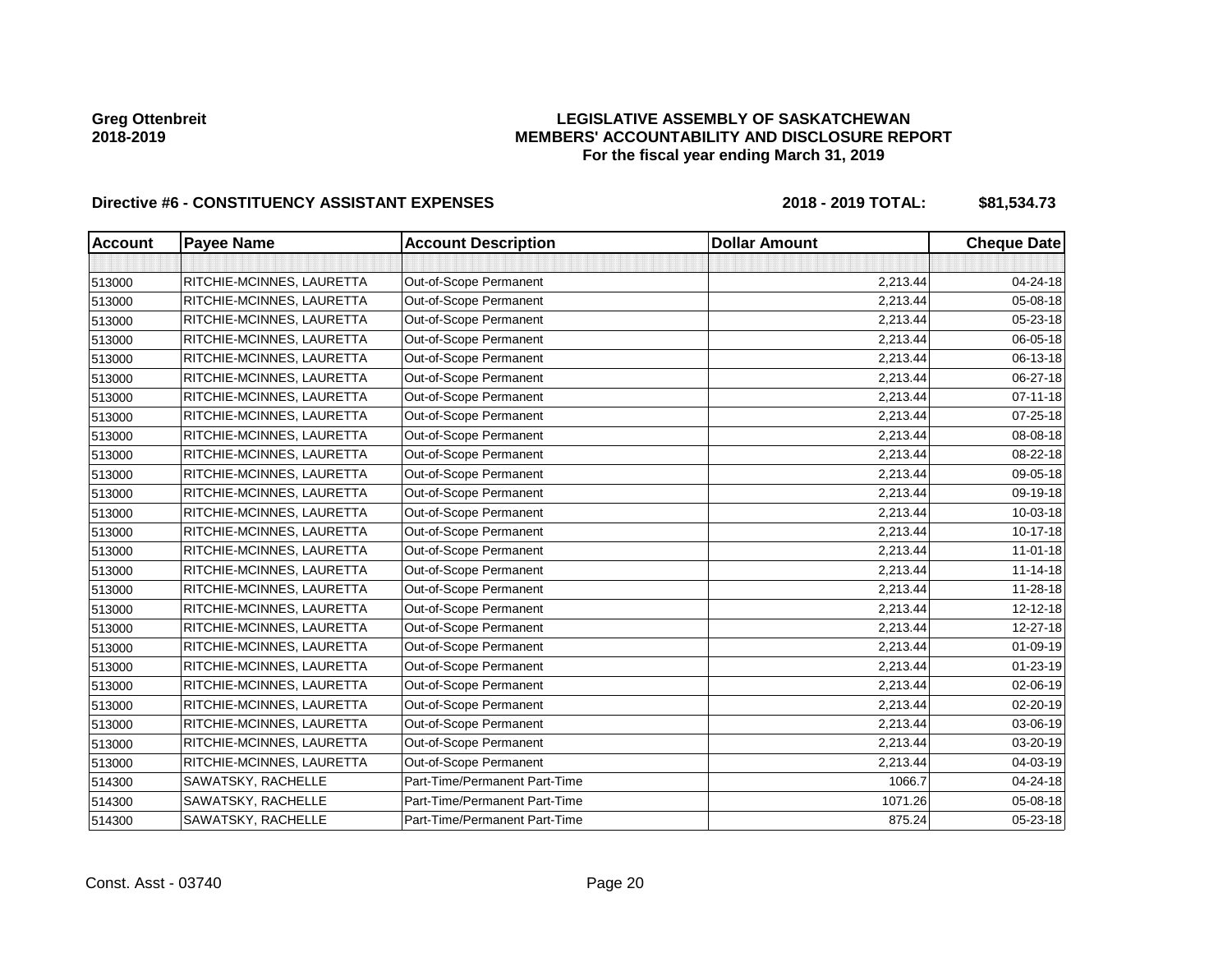## **LEGISLATIVE ASSEMBLY OF SASKATCHEWAN MEMBERS' ACCOUNTABILITY AND DISCLOSURE REPORT For the fiscal year ending March 31, 2019**

| <b>Account</b> | <b>Payee Name</b>  | <b>Account Description</b>                    | <b>Dollar Amount</b> | <b>Cheque Date</b> |
|----------------|--------------------|-----------------------------------------------|----------------------|--------------------|
|                |                    |                                               |                      |                    |
| 514300         | SAWATSKY, RACHELLE | Part-Time/Permanent Part-Time                 | 1016.56              | 06-05-18           |
| 514300         | SAWATSKY, RACHELLE | Part-Time/Permanent Part-Time                 | 1,057.58             | 06-13-18           |
| 514300         | SAWATSKY, RACHELLE | Part-Time/Permanent Part-Time                 | 1057.58              | 06-27-18           |
| 514300         | SAWATSKY, RACHELLE | Part-Time/Permanent Part-Time                 | 702.02               | $07 - 11 - 18$     |
| 514300         | SAWATSKY, RACHELLE | Part-Time/Permanent Part-Time                 | 720.25               | 07-25-18           |
| 514300         | SAWATSKY, RACHELLE | Part-Time/Permanent Part-Time                 | 583.49               | 08-08-18           |
| 514300         | SAWATSKY, RACHELLE | Part-Time/Permanent Part-Time                 | 328.22               | 08-22-18           |
| 514300         | SAWATSKY, RACHELLE | Part-Time/Permanent Part-Time                 | 729.37               | 09-05-18           |
| 514300         | SAWATSKY, RACHELLE | Part-Time/Permanent Part-Time                 | 1084.93              | 09-19-18           |
| 514300         | SAWATSKY, RACHELLE | Part-Time/Permanent Part-Time                 | 1,212.57             | 10-03-18           |
| 514300         | SAWATSKY, RACHELLE | Part-Time/Permanent Part-Time                 | 683.78               | 10-17-18           |
| 514300         | SAWATSKY, RACHELLE | Part-Time/Permanent Part-Time                 | 1,203.46             | $11 - 01 - 18$     |
| 514300         | SAWATSKY, RACHELLE | Part-Time/Permanent Part-Time                 | 1,057.58             | $11 - 14 - 18$     |
| 514300         | SAWATSKY, RACHELLE | Part-Time/Permanent Part-Time                 | 1,039.35             | 11-28-18           |
| 514300         | SAWATSKY, RACHELLE | Part-Time/Permanent Part-Time                 | 1057.58              | $12 - 12 - 18$     |
| 514300         | SAWATSKY, RACHELLE | Part-Time/Permanent Part-Time                 | 1171.55              | 12-27-18           |
| 514300         | SAWATSKY, RACHELLE | Part-Time/Permanent Part-Time                 | 337.33               | $01 - 09 - 19$     |
| 514300         | SAWATSKY, RACHELLE | Part-Time/Permanent Part-Time                 | 1,189.79             | $01 - 23 - 19$     |
| 514300         | SAWATSKY, RACHELLE | Part-Time/Permanent Part-Time                 | 1,048.47             | 02-06-19           |
| 514300         | SAWATSKY, RACHELLE | Part-Time/Permanent Part-Time                 | 1039.35              | 02-20-19           |
| 514300         | SAWATSKY, RACHELLE | Part-Time/Permanent Part-Time                 | 793.19               | 03-06-19           |
| 514300         | SAWATSKY, RACHELLE | Part-Time/Permanent Part-Time                 | 1,053.03             | 03-20-19           |
| 514300         | SAWATSKY, RACHELLE | Part-Time/Permanent Part-Time                 | 1039.35              | 04-03-19           |
| 514300         | STUMPH, INGRID K   | Part-Time/Permanent Part-Time                 | 31.66                | 05-23-18           |
| 519900         | None (Default)     | Change in Y/E Accrued Empl Leave Entitlements | $-1,308.89$          | 04-18-18           |
| 519900         | None (Default)     | Change in Y/E Accrued Empl Leave Entitlements | 1,042.94             | 04-08-19           |
|                |                    |                                               |                      |                    |
|                |                    |                                               |                      |                    |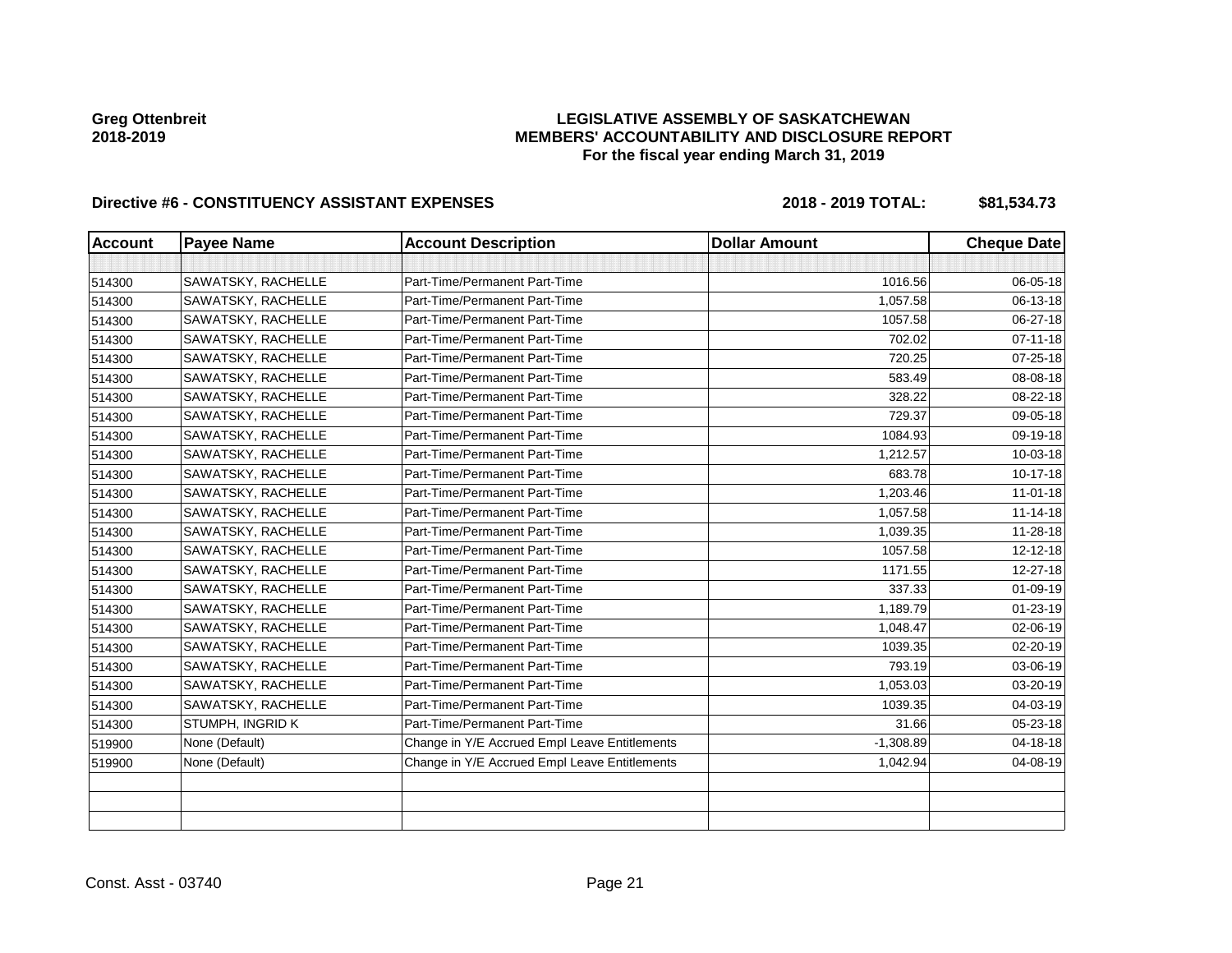## **LEGISLATIVE ASSEMBLY OF SASKATCHEWAN MEMBERS' ACCOUNTABILITY AND DISCLOSURE REPORT For the fiscal year ending March 31, 2019**

| <b>Account</b> | Payee Name | <b>Account Description</b> | <b>Dollar Amount</b> | <b>Cheque Date</b> |
|----------------|------------|----------------------------|----------------------|--------------------|
|                |            |                            |                      |                    |
|                |            |                            |                      |                    |
|                |            |                            |                      |                    |
|                |            |                            |                      |                    |
|                |            |                            |                      |                    |
|                |            |                            |                      |                    |
|                |            |                            |                      |                    |
|                |            |                            |                      |                    |
|                |            |                            |                      |                    |
|                |            |                            |                      |                    |
|                |            |                            |                      |                    |
|                |            |                            |                      |                    |
|                |            |                            |                      |                    |
|                |            |                            |                      |                    |
|                |            |                            |                      |                    |
|                |            |                            |                      |                    |
|                |            |                            |                      |                    |
|                |            |                            |                      |                    |
|                |            |                            |                      |                    |
|                |            |                            |                      |                    |
|                |            |                            |                      |                    |
|                |            |                            |                      |                    |
|                |            |                            |                      |                    |
|                |            |                            |                      |                    |
|                |            |                            |                      |                    |
|                |            |                            |                      |                    |
|                |            |                            |                      |                    |
|                |            |                            |                      |                    |
|                |            |                            |                      |                    |
|                |            |                            |                      |                    |